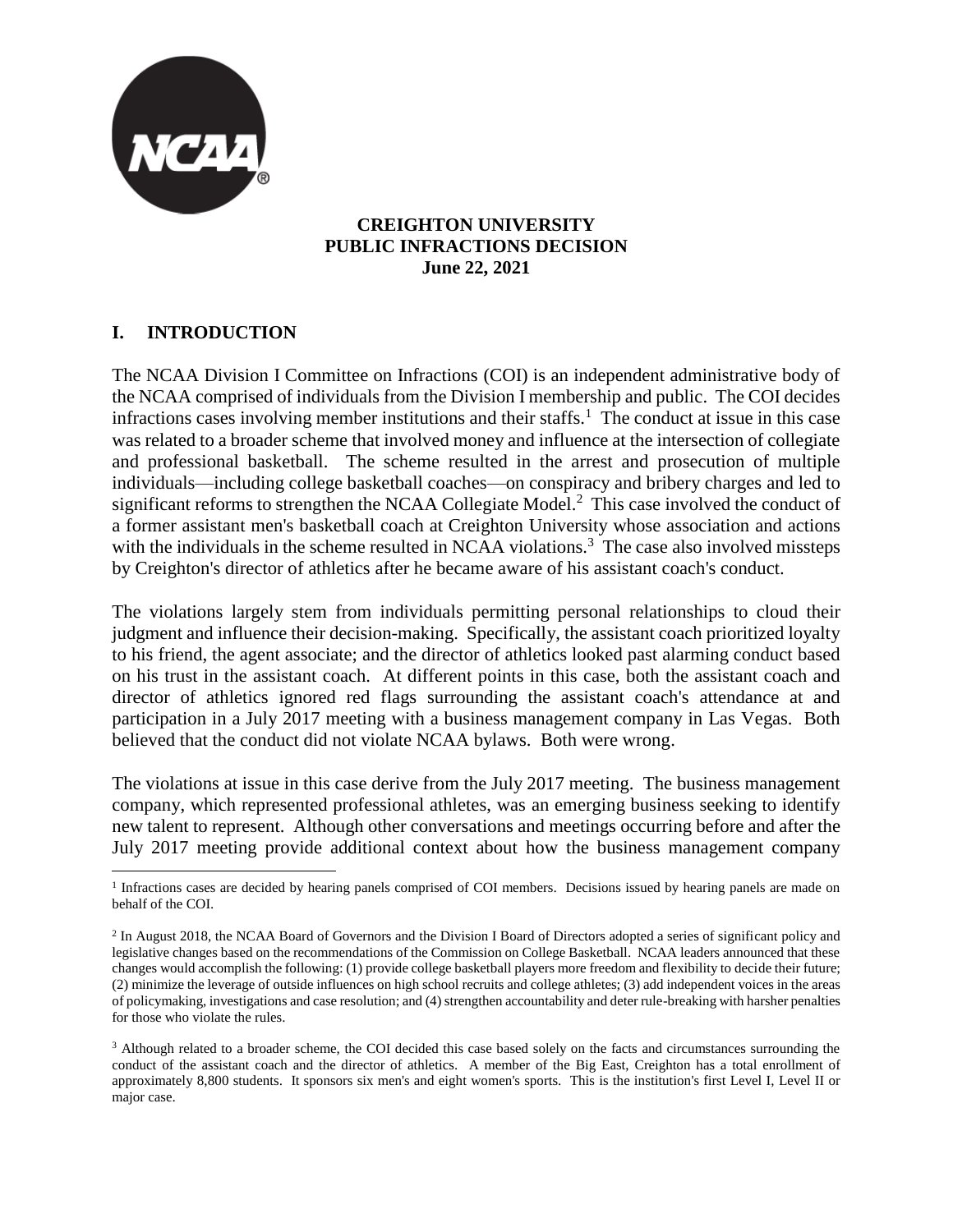viewed the assistant coach's role, the violation occurred when the assistant coach accepted money from the management company in the context of the group discussing Creighton basketball players who could become future clients.

Going into the meeting, the assistant coach knew that he would be handed money by a representative of the management company in connection with his attendance. Despite this awareness and early reservations, the assistant coach attended the meeting out of loyalty to his agent associate friend who had organized the meeting. During the meeting, the assistant coach did not say much. However, representatives from the management company discussed specific Creighton men's basketball student-athletes and the "steady" flow of talent through the program. Likewise, the agent associate noted that the only thing the group needed to figure out was "how to get everything in [the assistant coach's] bank account." During the meeting, a representative from the management company handed the assistant coach an envelope of money. The assistant coach took the envelope and put it in his pocket.

This assistant coach's acceptance of money from representatives of the management company in the context of discussing potential clients for the management company established a Level I unethical conduct violation. Creighton agreed that the conduct violated unethical conduct legislation and that it was responsible for the Level I violation.

Approximately 15 months after the July 2017 meeting, Creighton's director of athletics learned about the meeting as a result of Creighton's October 2018 review of its men's basketball program. Upon learning of the meeting, the director of athletics decided to conduct his own investigation, without notifying or coordinating with the athletics compliance office. The director of athletics' handling of this matter marked a clear departure from how Creighton's leadership had monitored its men's basketball program in the wake of the public federal investigation and prosecution. In his investigation, the director of athletics determined that no violations occurred, arriving at his determination based, in part, on the personal trust he placed in the assistant coach. Although the director of athletics maintained a file documenting his investigation, he never shared the details of his investigation with other University officials until the government referenced the meeting in its March 2019 superseding indictment. The panel concludes that director of athletics' failure to disclose information related to potential NCAA violations constitutes a Level II violation for Creighton and the director of athletics.

During its fall 2018 review of the men's basketball program, Creighton issued a questionnaire to the men's basketball staff. On his questionnaire, the assistant coach represented that he had never received anything of value from an agent, financial advisor or apparel representative. The assistant coach's answers were false and misleading. The answers hid from the compliance staff the July 2017 meeting where the assistant coach accepted an envelope of money and placed it in his pocket. The assistant coach reaffirmed these representations when he was interviewed by the enforcement staff in May 2019. This failure to provide complete and truthful information, constituted an additional Level I violations for the assistant coach and Creighton.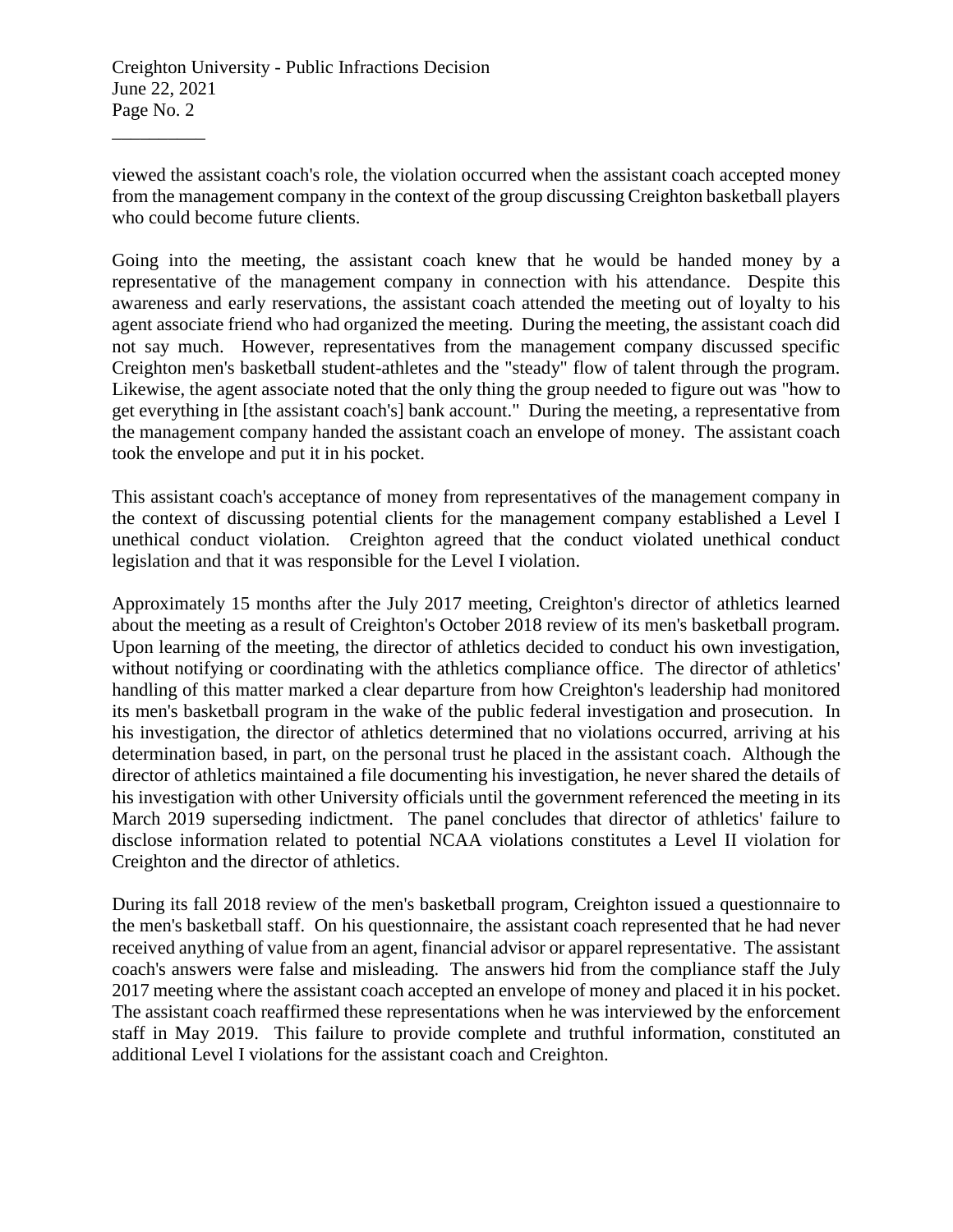The panel classifies this case as Level I-Mitigated for Creighton, Level I-Aggravated for the assistant coach and Level II-Mitigated for the director of athletics. Utilizing the current penalty guidelines and bylaws authorizing additional penalties, the panel adopts and prescribes the following principal penalties: two years of probation; a fine of \$5,000 plus one percent of the men's basketball budget; scholarship reductions; recruiting restrictions; and a two-year show-cause order for the assistant coach.

#### **II. CASE HISTORY**

\_\_\_\_\_\_\_\_\_\_

The events at the center of this case came to light on September 26, 2017, when the United States Attorney's Office for the Southern District of New York (SDNY) filed a criminal complaint detailing a "bribery scheme" within college basketball. The criminal charges fell into two areas: (1) payments made by representatives of an apparel company to prospective student-athletes, their family members or individuals otherwise connected to the prospects and (2) "bribery payments" by an individual who was formerly associated with a professional sports agent (agent associate) and other members of his business management company to college basketball coaches to steer their student-athletes to the management company. At that time, no one from Creighton was associated with or referenced in the criminal complaint.

The first trial associated with the federal investigation began in October 2018. On October 4, 2018, the father of a high-profile prospect testified that a Creighton assistant coach (assistant coach), through the agent associate, offered money and employment for the prospect's father in exchange for the prospect's commitment to Creighton. In response, Creighton initiated an internal inquiry into the specifics of the testimony, and later that month it expanded its inquiry to include SDNY-related matters.

On December 3, 2018, the NCAA enforcement staff notified Creighton's outside counsel that it received approval from the federal government to move forward with an inquiry into potential NCAA rules violations related to the father's testimony.<sup>4</sup> Eleven days later, the enforcement sent an initial records request to Creighton.

On March 7, 2019, the federal government filed a superseding indictment that referenced the assistant coach's attendance at a July 2017 meeting in Las Vegas, and further stated that he was "paid a bribe" in exchange for his agreement to steer certain student-athletes to the management company.<sup>5</sup> That same day, the director of athletics informed Creighton officials that he had previously learned of the assistant coach's attendance at the July 2017 meeting. A week later, the enforcement staff requested to interview the assistant coach, and on April 9, 2019, provided Creighton with a written notice of inquiry. After submitting a petition for immediate penalties

 $\overline{a}$ <sup>4</sup> The enforcement staff did not actively investigate matters until granted permission to do so by the federal government.

<sup>5</sup> Neither Creighton nor the assistant coach were personally named in the superseding indictment. Rather, they were referenced under the identifiers "University-1" and "Coach-1," respectively.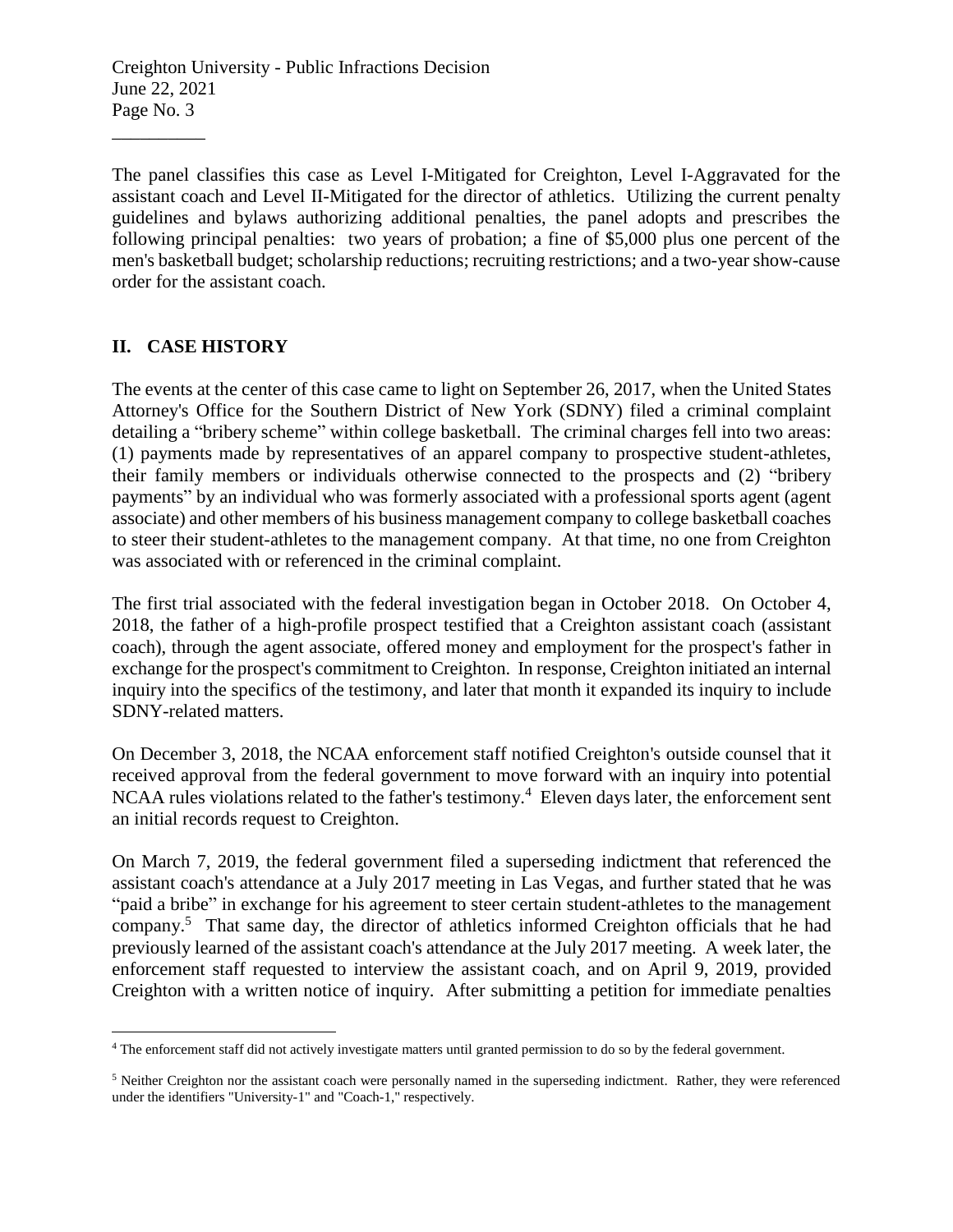on April 26, 2019, related to initial difficulties in scheduling the assistant coach's interview, the enforcement staff interviewed the assistant coach with representatives from Creighton present on May 29, 2019.

On November 22, 2019, the assistant coach resigned from Creighton. On December 13, 2019, the enforcement staff sent a notice of allegations (NOA) to the institution, assistant coach and director of athletics. On March 26, 2020, Creighton, the assistant coach and the director of athletics submitted their responses. On May 22, 2020, the enforcement staff amended the NOA, striking references to supplemental pay.<sup>6</sup> On May 26, 2020, the enforcement staff submitted its written reply and statement of the case.

The parties continued to work collaboratively in an effort to develop stipulated facts but were ultimately unable to reach the necessary agreement. Creighton, the assistant coach and the director of athletics submitted supplemental responses on March 29, 2021. The panel held a videoconference hearing on April 28, 2021.<sup>7</sup> Prior to the hearing, Creighton, for the first time, self-imposed penalties related to the allegations.

### **III. FINDINGS OF FACT**

 $\overline{a}$ 

\_\_\_\_\_\_\_\_\_\_

The facts giving rise to this case are largely agreed upon. They originate from the assistant coach's longtime friendship with the agent associate and his involvement in the agent associate's emerging management company. The case centers on a single meeting on July 28, 2017, in Las Vegas, Nevada, between the assistant coach, the agent associate and representatives of his management company. Although events and conversations before and after the meeting provide further context around the agent associate's overall scheme and shed light as to how the management company intended to utilize the assistant coach, the July 28 meeting is the critical event. Other important conduct falls in two areas: (1) how the director of athletics responded once he learned about the meeting and (2) the assistant coach's interactions with investigators from the institution and the enforcement staff.

<sup>6</sup> The enforcement staff amended the December 13, 2019, NOA following interpretive guidance issued in conjunction with another SDNY-related infractions case, *Oklahoma State University* (2020). Based on that guidance, the enforcement staff struck references to potential supplemental pay violations. Later, and at the request of the COI member designated to address all issues associated with SDNY-related infractions cases, the enforcement staff also confirmed that all remaining allegations were consistent with current interpretative guidance.

<sup>7</sup> The panel appreciates the parties' professionalism and participation in the videoconference. Although the COI has historically held in-person hearings for contested cases, Bylaw 19.7.7 contemplates the use of videoconference to resolve most infractions cases. The COI has previously utilized videoconference as a mode for infractions cases, and the circumstances related to the COVID-19 pandemic necessitate the use of videoconference to resolve pending matters. As with other recent COI hearings, the panel believes this case serves as an example for how active infractions cases can be resolved in a fair and efficient manner through videoconferencing.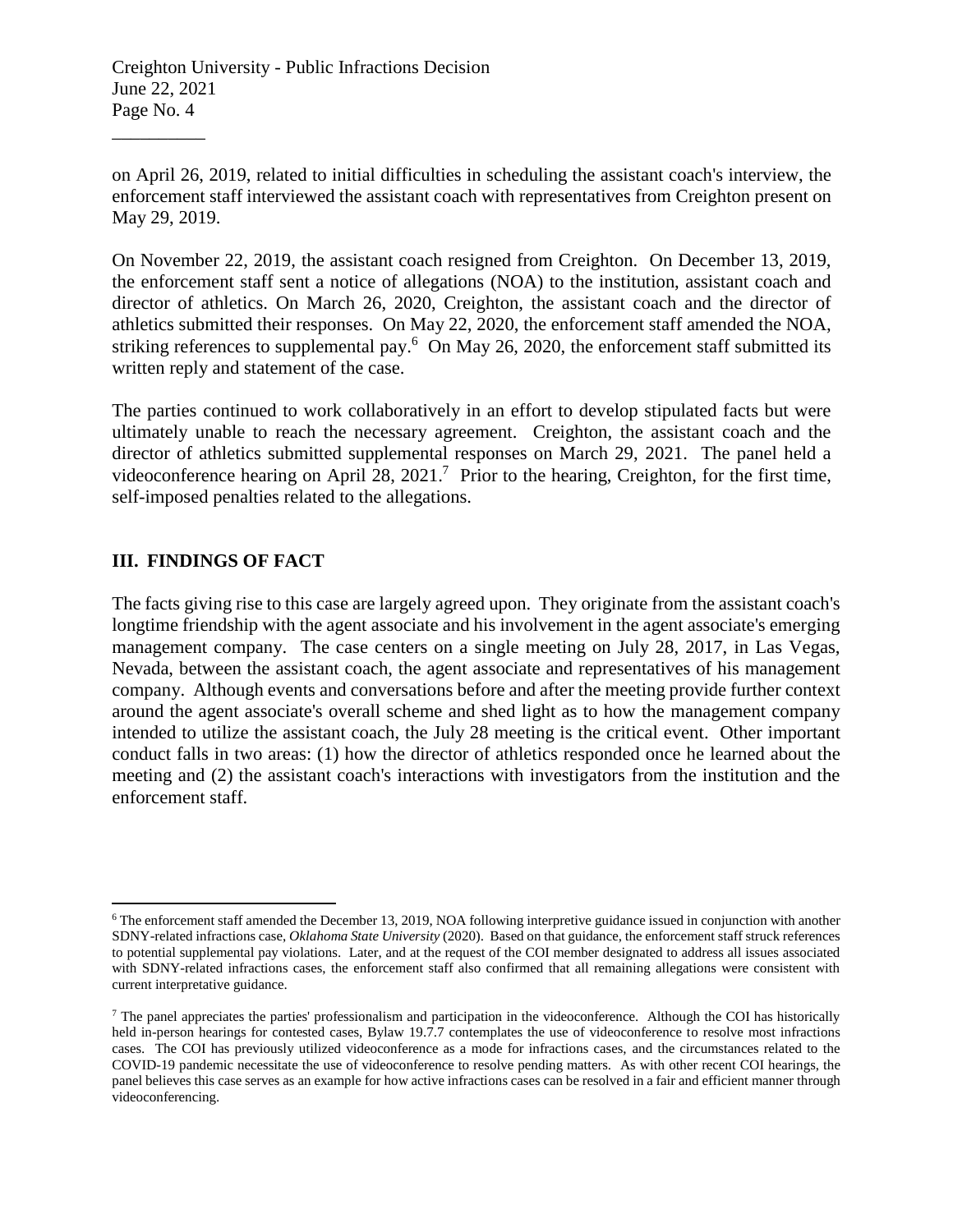#### **The Assistant Coach and the Agent Associate**

\_\_\_\_\_\_\_\_\_\_

The assistant coach and the agent associate grew up a few blocks away from each other in Saginaw, Michigan. As a child, the assistant coach looked up to the agent associate's father, who was a local basketball star. After a successful high school career, the agent associate's father played college basketball, and the assistant coach followed his career closely. After the agent associate's father concluded his basketball career, he returned to Saginaw and opened a local community center. In his interview with the enforcement staff, the assistant coach recalled spending time with the agent associate's father at the community center. The assistant coach also recalled that the agent associate's father served as a mentor for him and others.

After the assistant coach left to play college basketball, he maintained a relationship with the agent associate's father. At that time, the agent associate's father had become the local high school basketball coach. When the assistant coach would return to Saginaw in the summers, the agent associate's father would organize summer league games in which the assistant coach participated. In his interview, the assistant coach stated that the agent associate and his siblings were always around and involved in basketball related activity.

The assistant coach's relationship with the agent associate and his family continued as the assistant coach transitioned into coaching. Specifically, while the assistant coach was coaching on the east coast, the agent associate enrolled at an east coast prep school. The agent associate's father reached out to the assistant coach and requested that he check in on his son. The assistant coach agreed. In his interview, the assistant coach said that he would spend time with the agent associate while he was at prep school by either seeing him at school or inviting him to his house. The close relationship continued, with the assistant coach serving as a key individual that supported the family during a personal tragedy. When asked about his relationship with the agent associate in his interview with the enforcement staff, the assistant coach reflected that they "have a very long history together" and "they're like family." Over the years, both the assistant coach and the agent associate pursued their separate careers in basketball and maintained regular contact.

As he embarked on his career, the agent associate was known within the Creighton men's basketball program from his time working for a well-known sports agent, who coincidently had a relationship with the Creighton men's basketball program. In his interview with the enforcement staff, the Creighton head men's basketball coach explained that he led the agent selection process, requiring agents to work through him. Then, after the season, he would work with the studentathletes and their families to vet and schedule meetings with the prospective agents. The head coach previously brought the well-known agent in to be interviewed as part of the agent selection process. In addition, the head coach recalled bringing in the well-known agent in 2013 to be part of his son's agent selection process.

After separating from the well-known sports agent, the agent associate formed his own business management company in June 2017. Part of the management company's business model included partnering with notable college coaches who could identify and steer potential clients to sign with the company. The management company intended to leverage the agent associate's existing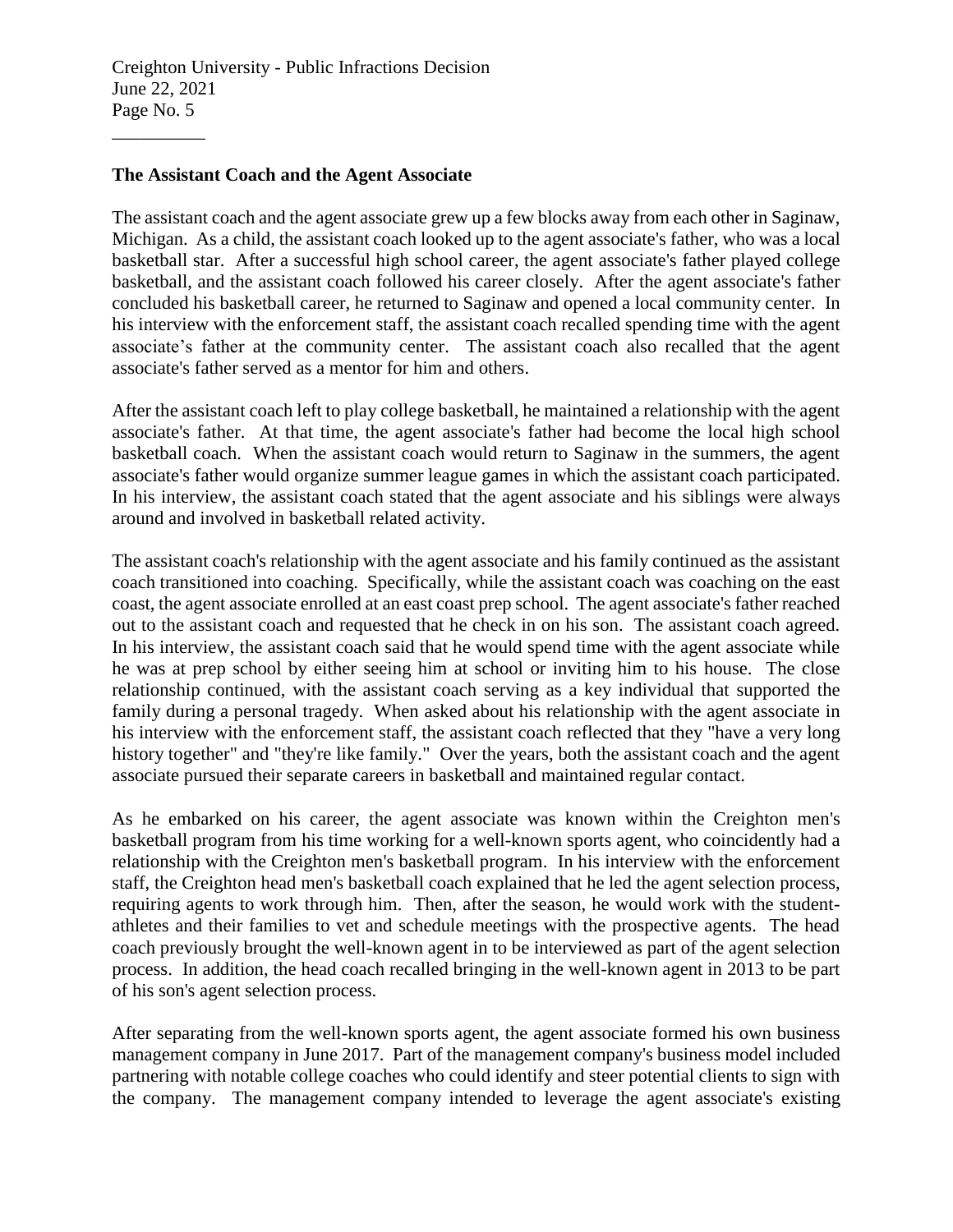$\overline{a}$ 

connections and relationships with college basketball coaches. As part of the plan, the management company intended to pay some, but not all, of the coaches in exchange for steering players to sign with the management company. Although at times the agent associate questioned the viability of the model, he also developed a list of coaches and identified which coaches to pay.

Eager to begin making introductions, the management company sought to schedule meetings in late July 2017 in Las Vegas because, as the agent associate explained on federal surveillance when the group met to officially launch the management company, "every coach in the country is there" recruiting AAU basketball tournaments.<sup>8</sup> The agent associate recommended meeting with one coach at a time to make each feel special and so they would not know about each other.

During the initial shareholder meeting, the agent associate characterized the assistant coach as his "brother" and explained that "no one's gonna come in between us." A week earlier, the agent associate provided others in the management company with a list of coaches with whom he had existing relationships. On that list, he identified the assistant coach as one of his "main guys" and specifically designated the assistant coach as a "superstar" among the broader list of coaches.

A few weeks later, on June 20, 2017, representatives from the management company met with an individual who worked for an apparel company (apparel representative) to discuss the business model. An investor in the management company explained his desire to establish "schools of influence." During that meeting, the apparel representative identified Creighton as a school they would not historically target but acknowledged that it was a "one-off opportunit[y]" and that "we're going to invest some monies into Creighton." Later, on July 8, 2017, the agent associate and apparel representative discussed potential coaches they should introduce to the management company, identifying the assistant coach as an "obvious one."

At the infractions hearing, the assistant coach stated that the agent associate asked him a couple times to attend the meeting, and he initially declined. However, after the agent associate became pressed and suggested he would lose everything, the assistant coach agreed. The assistant coach stated that he believed his role was to vouch for the agent associate to his business associates and potential advisors. The assistant coach explained that the agent associate explicitly told him that the management company representatives would give him \$5,000 for his time. The assistant coach further claimed that the agent associate told him that he should give the \$5,000 to the agent associate immediately after the meeting.

In July 2017, the assistant coach traveled to Las Vegas on a recruiting trip. In preparation for the coaches' meetings, the agent associate and representatives from the management company met on the evening of July 27, 2017. During the meeting, which was captured on government

<sup>8</sup> Pursuant to NCAA Bylaw 19.7.8.3.1, the NCAA infractions process treats evidence submitted and positions taken in outside processes different from facts established by a decision or judgment in outside processes. *See* Division I Proposal-2018-15. Evidence submitted and positions taken can be considered in an infractions case regardless of appeal. This case appropriately included factual information that resulted from evidence submitted and positions taken in the federal government's investigation and prosecution of conspiracy and bribery in college basketball.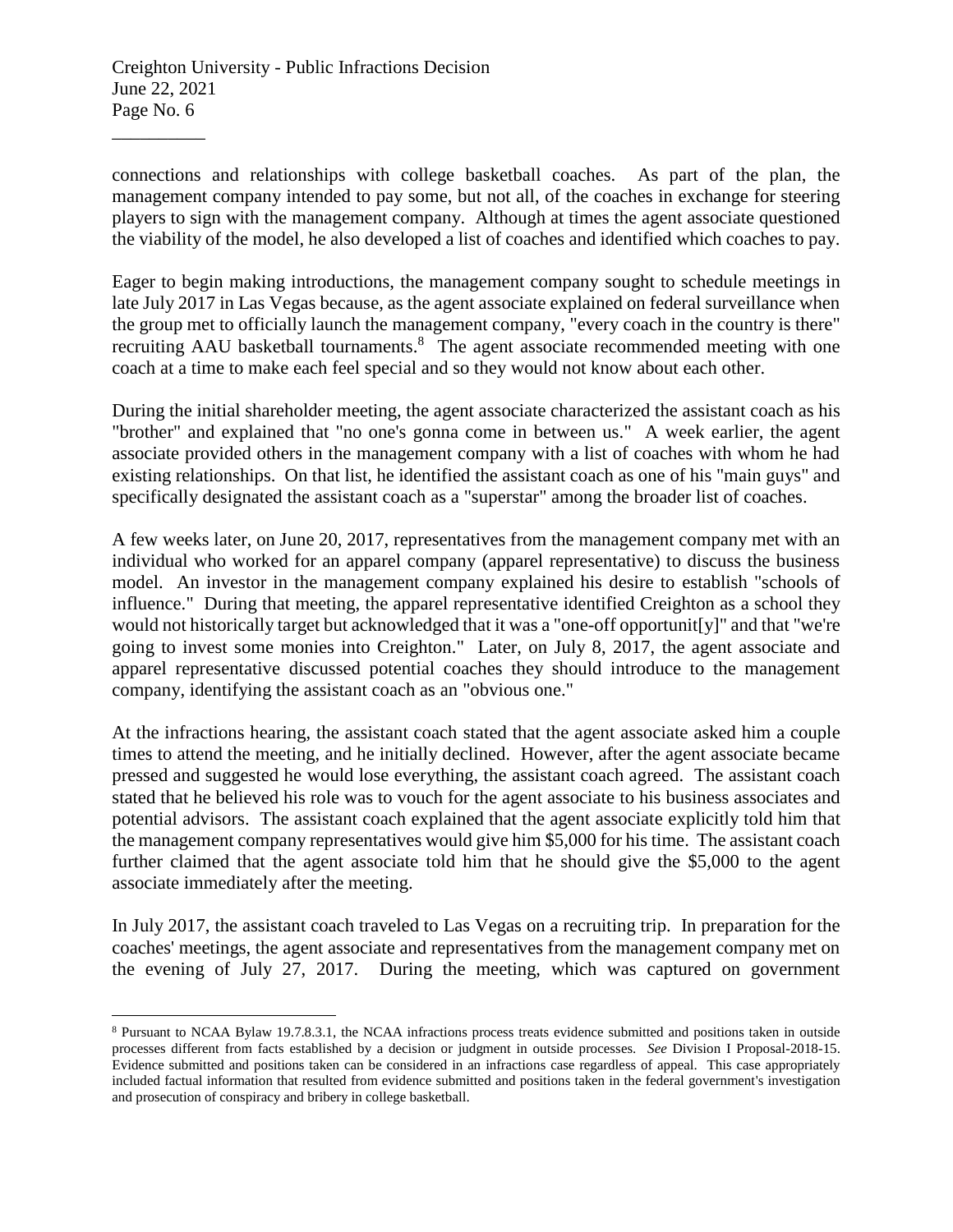$\overline{a}$ 

surveillance, the agent associate identified that the group would meet with "[the assistant coach] from Creighton at 9:30" and that "he needs six [thousand dollars]."

On July 28, 2017, the assistant coach met with the agent associate and other representatives of the management company in a suite at a Las Vegas hotel. The government recorded this meeting as well. During the meeting, the assistant coach remained largely silent as the representative of the management company and the agent associate identified specific players, with the representative identifying a "steady" flow of talent at Creighton.<sup>9</sup> Additionally, the agent associate noted that the only thing left to figure out was how to get future payments to the assistant coach.

Although he did not say much during the meeting, the assistant coach took an envelope containing \$6,000 from the representative of the management company and placed it in his pocket. While the assistant coach was holding the money, the representative of the management company said that he would be coming to Omaha, but not on a monthly basis. During the infractions hearing, the assistant coach admitted that he left the room with the money. Throughout the processing of this case, however, he continually stated that he gave the money to the agent associate in a bathroom of the hotel lobby. At the infractions hearing, the assistant coach's attorney admitted that the assistant coach's decision to attend the meeting was "colossally bad judgment."

Representatives of the management company continued to discuss the assistant coach's role with the management company in the weeks following the July 2017 meeting. Specifically, the agent associate sent a text message to a member of the management company listing payment plans to coded individuals. Later, the agent associate called the member of the management company and explained that the coded initials related to the assistant coach at Creighton who's "got a guy who he has to basically pay for a kid…in New York."

In early September 2017, the agent associate emailed the company business plan to another member of the management company. Among other payments, the business plan specifically identified the assistant coach as an individual who would receive a \$6,000 monthly stipend. Another member of the management company, who served as a cooperating government witness, testified in federal court and when interviewed by the enforcement staff that the assistant coach was going to be on a monthly retainer and receive additional money as needed in exchange for "refer[ring] his relationships, his players and recruited players, our way for business." Approximately three weeks after sending the email, the federal government arrested the agent associate and others for their involvement in the scheme.

### **Creighton's Review of its Men's Basketball Program Following the Government's Arrests**

The public arrests sent shockwaves through college basketball, campuses and athletics departments. In response to these public and troubling arrests, on October 11, 2017, the NCAA Board of Governors and Division I Board of Directors directed all Division I programs to examine

<sup>&</sup>lt;sup>9</sup> The original transcripts from the federal investigation erroneously attributed this statement to the assistant coach. During the NCAA investigation, however, it was clarified and correctly attributed to the representative of the management company.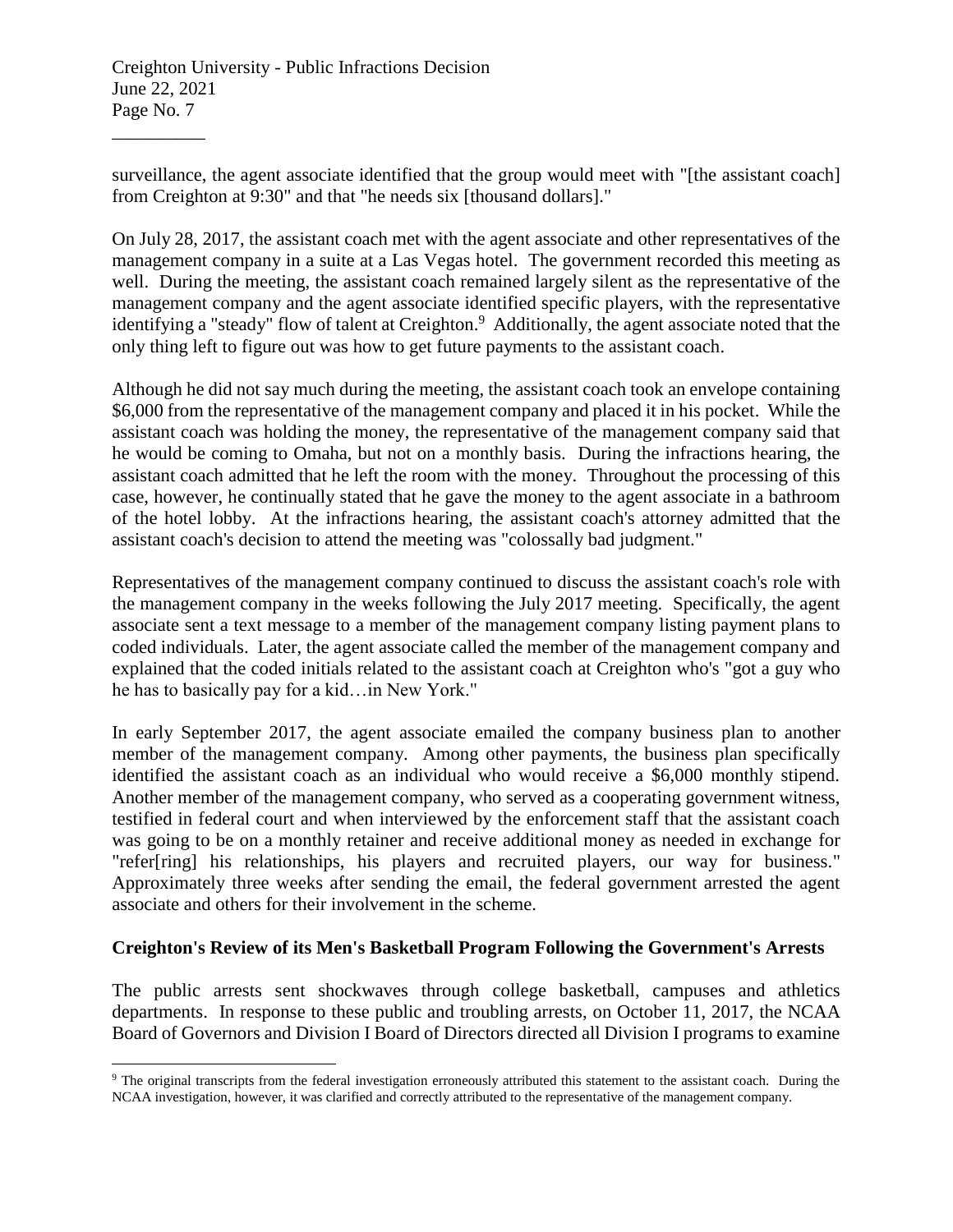their men's basketball programs. Creighton followed suit. On October 19, 2017, Creighton's director of athletics emailed the men's basketball staff informing them that the institution would conduct individual interviews with all staff members and student-athletes.

On October 30, 2017, Creighton's associate athletics director for compliance (compliance director), the institution's general counsel and the director of athletics met to discuss the review and next steps. Contemporaneous notes from the meeting identified a heightened awareness to potential issues across the college basketball landscape. The notes detailed the director of athletics' observation that "every MBB program in the country should be worried—we have to deal with shady third parties[.]"

The notes also made clear that the head coach and director of athletics knew of the relationship between the assistant coach and the agent associate, and each had already discussed the relationship with the assistant coach. Specifically, the notes detailed that the agent associate was a longtime family friend of the assistant coach, that the two talked almost every day for the last few years, and that the director of athletics had "asked [the assistant coach] the question and doesn't think there is anything to worry about." During his conversations with the head coach and director of athletics, the assistant coach did not disclose his attendance at and participation in the Las Vegas meeting three months earlier.

On November 2, 2017, Creighton interviewed the assistant coach. Among other things, the assistant coach discussed his relationship with the agent associate and his recruitment of a highprofile prospect. The compliance director's contemporaneous notes identified that the assistant coach stated that he never accepted any money from anyone to recruit a prospect nor did he promise anything associated with recruitment. The 2017 internal inquiry largely focused on the basketball staff's relationship with individuals known to be associated with the federal investigation and Creighton's recruitment of the high-profile prospect, both of which involved the agent associate. Based on that inquiry, however, the athletics leadership did not identify any concerns. Again, the assistant coach did not disclose the Las Vegas meeting.

In October 2018, the federal trials began. On October 4, 2018, the high-profile prospect's father testified that the agent associate informed him that Creighton, through the assistant coach, was willing to offer \$100,000 and provide a job for the prospect's father if the prospect committed to and attended Creighton. Creighton's director of athletics, compliance director and general counsel immediately interviewed the assistant coach. Again, the compliance director's notes provide a detailed summary of the interview. During the interview, the assistant coach denied offering money or a job. The assistant coach acknowledged that during the recruitment of the prospect the agent associate disclosed what other schools were offering for the prospect's commitment. The assistant coach stated that when that subject matter came up with the agent associate, he would change the subject. During the conversation, the assistant coach inquired about his need to hire an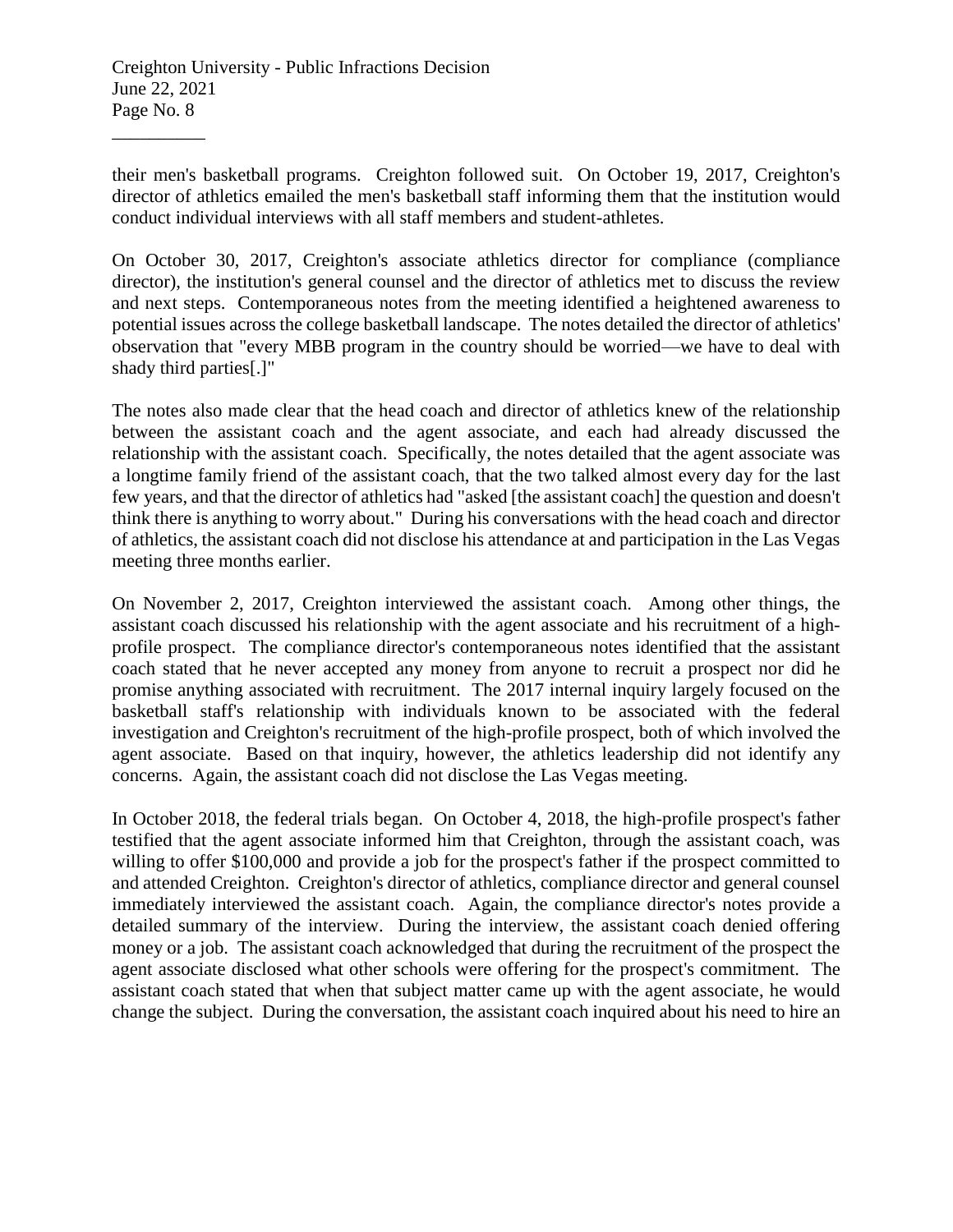\_\_\_\_\_\_\_\_\_\_

 $\overline{a}$ 

attorney. According to the compliance director's notes, the director of athletics responded that he "absolutely needed to hire an attorney, and a good one."<sup>10</sup>

The meeting ended, and the assistant coach left to call an attorney. The compliance director's notes detailed that the meeting did not make the group feel better about the situation, and that the assistant coach was incredibly nervous during the conversation. The assistant coach retained two attorneys who specialized in criminal law, and the group scheduled a meeting for the next day. On October 5, 2018, the group convened. When early questions turned to the recruitment of the prospect and the assistant coach's relationship with the agent associate, the assistant coach's attorneys ended the meeting. Later that afternoon, the assistant coach returned with his attorneys who indicated they would ask the questions, not Creighton's general counsel. The attorneys then read a prepared statement followed by a list of questions to which the assistant coach responded "yes" or "no." In summary, the assistant coach acknowledged his relationship with the agent associate and the agent associate's involvement in the prospect's recruitment but denied awareness of or involvement in offering recruiting inducements. Creighton does not appear to have initiated any further inquiry into the matter, and the assistant coach did not disclose any information related to the July 2017 Las Vegas meeting.

On October 26, 2018, and in response to the public information stemming from the federal investigation and ongoing trials, the NCAA executive vice president of regulatory affairs sent a memorandum to all schools instructing them to continue monitoring the men's basketball programs. In response, Creighton initiated another inquiry. This time, Creighton's compliance director provided the men's basketball staff members with a questionnaire that included 15 questions. The compliance director requested that staff members fill out the form at the compliance meeting the next day or no later than November 1, 2018. The questionnaire included the following two pertinent questions, Nos. 9 and 12, respectively:

*Have you accepted anything of value from anyone who identified themselves as an agent, financial advisor or apparel representative?*

*Have you ever accepted anything of value from an agent, financial advisor, apparel provider or other individual in exchange for an agreement to steer a prospective student-athlete or student-athlete to that individual's services?*

Notably, the questionnaire also included an NCAA Bylaw 10.1 advisement and required men's basketball staff members to certify and affirm that all answers were truthful, complete and fulfilled the requirements of Bylaw 10.1.

On October 31, 2018, the day after receiving the questionnaire, the assistant coach approached the head coach and told him about the July 2017 meeting with the agent associate in Las Vegas. The assistant coach also told the head coach that he received an envelope of money at the meeting but

 $10$  During the director of athletics' interview with the enforcement staff, Creighton's general counsel confirmed that the assistant coach asked the group if he needed an attorney, and the group encouraged him to retain one.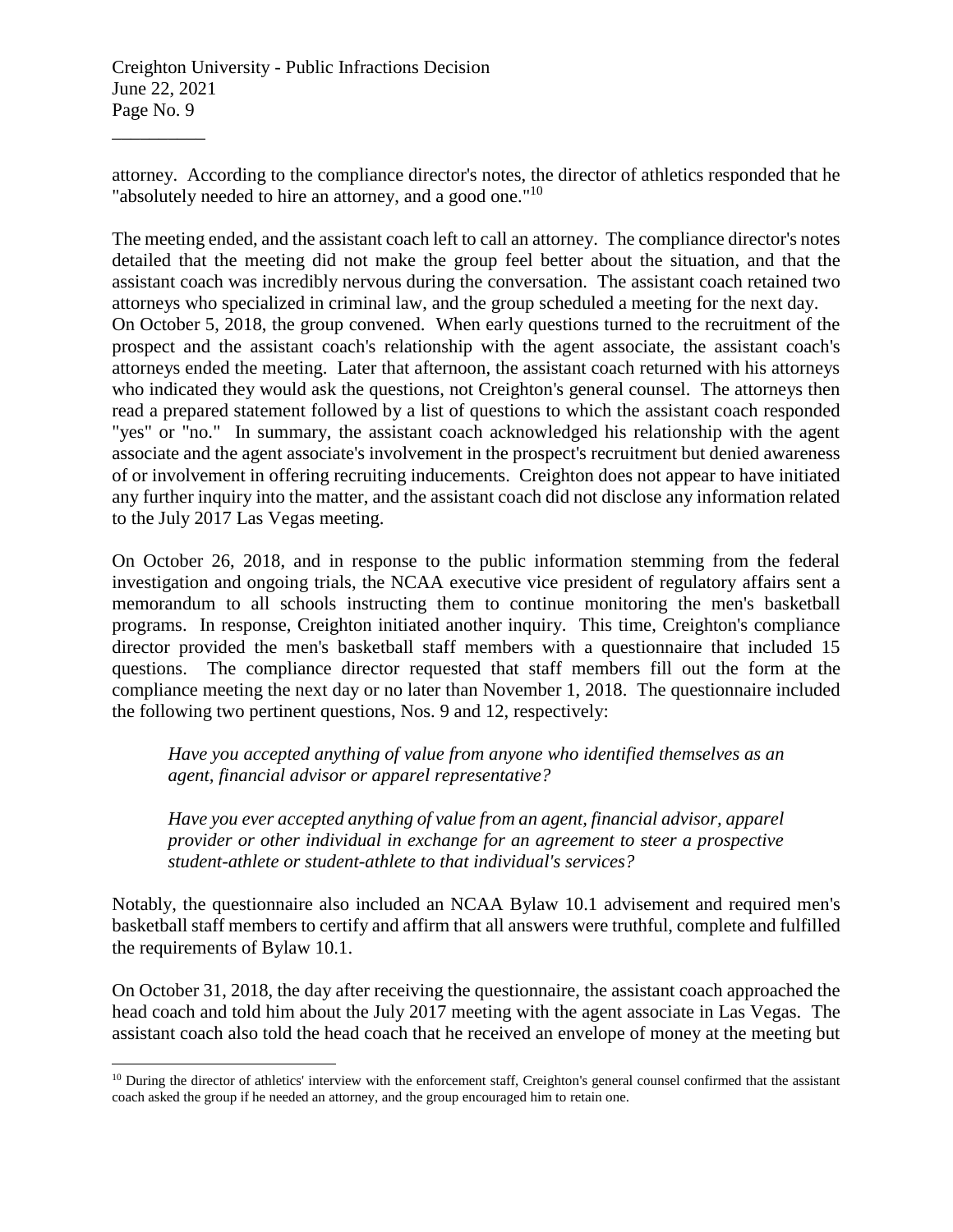\_\_\_\_\_\_\_\_\_\_

provided it to the agent associate following the meeting. The head coach immediately informed the director of athletics. The director of athletics instructed the head coach to document what he had been told in writing. On November 6, 2018, the head coach provided the director of athletics with the requested written documentation.

Around the same time, the assistant coach returned his completed questionnaire. He circled "no" on both Question Nos. 9 and 12. In his interview with the enforcement staff, in his response and supplemental response to the NOA, and at the infractions hearing, he answered that (1) he never accepted anything because he was not going to keep the money and (2) he never agreed to arrange any future meetings with the management company and prospects or student-athletes. He also explained that he answered those questions based on the advice of counsel.

In his interview with the enforcement staff, the director of athletics stated that he met with the head coach and assistant coach later on November 6, 2018, after receiving the head coach's document. The director of athletics stated that he asked the assistant coach a number of questions and told the assistant coach that he needed to be complete and honest. The director of athletics also told the assistant coach that if he lied, he would be fired. The assistant coach reiterated what he had told the head coach, including that he knew he would be handed money, was provided money by a representative of the management company, but insisted that he gave the money to the agent associate after the meeting was over.

The director of athletics did not share any of this information with any other official at Creighton, including its athletics compliance director, its general counsel or his supervisor, Creighton's president. During his interview, the director of athletics admitted that he had never handled another matter in this way during his time as director of athletics. He explained that he wanted to make sure a NCAA violation had occurred. Ultimately, the director of athletics determined that no NCAA violation occurred, and he kept the information to himself until March 2019 when the federal government issued the superseding indictment specifically referencing the assistant coach and Creighton. When questioned about the director of athletics' inquiry and why he was not notified, the compliance director noted it was "not typical" for the director of athletics to receive compliance-related information and not pass it along to the compliance office.

During his interview and at the infractions hearing, the director of athletics shared his support and respect for the assistant coach. He emphasized that the assistant coach came to Creighton with "unbelievably high recommendations." The director of athletics also recalled that the assistant coach was someone whom he observed on a daily basis and had grown to trust. He also noted that the assistant coach held high credibility nationally in the coaching ranks.

#### **NCAA Enforcement Staff's Involvement**

Approximately one month later, on December 14, 2018, the enforcement staff submitted a records request to the institution as part of its investigation. Importantly, the enforcement staff requested "all recordings, transcripts, written summaries and/or notes of interviews" as a result of the complaints, trial or other media reports. Although the director of athletics did not disclose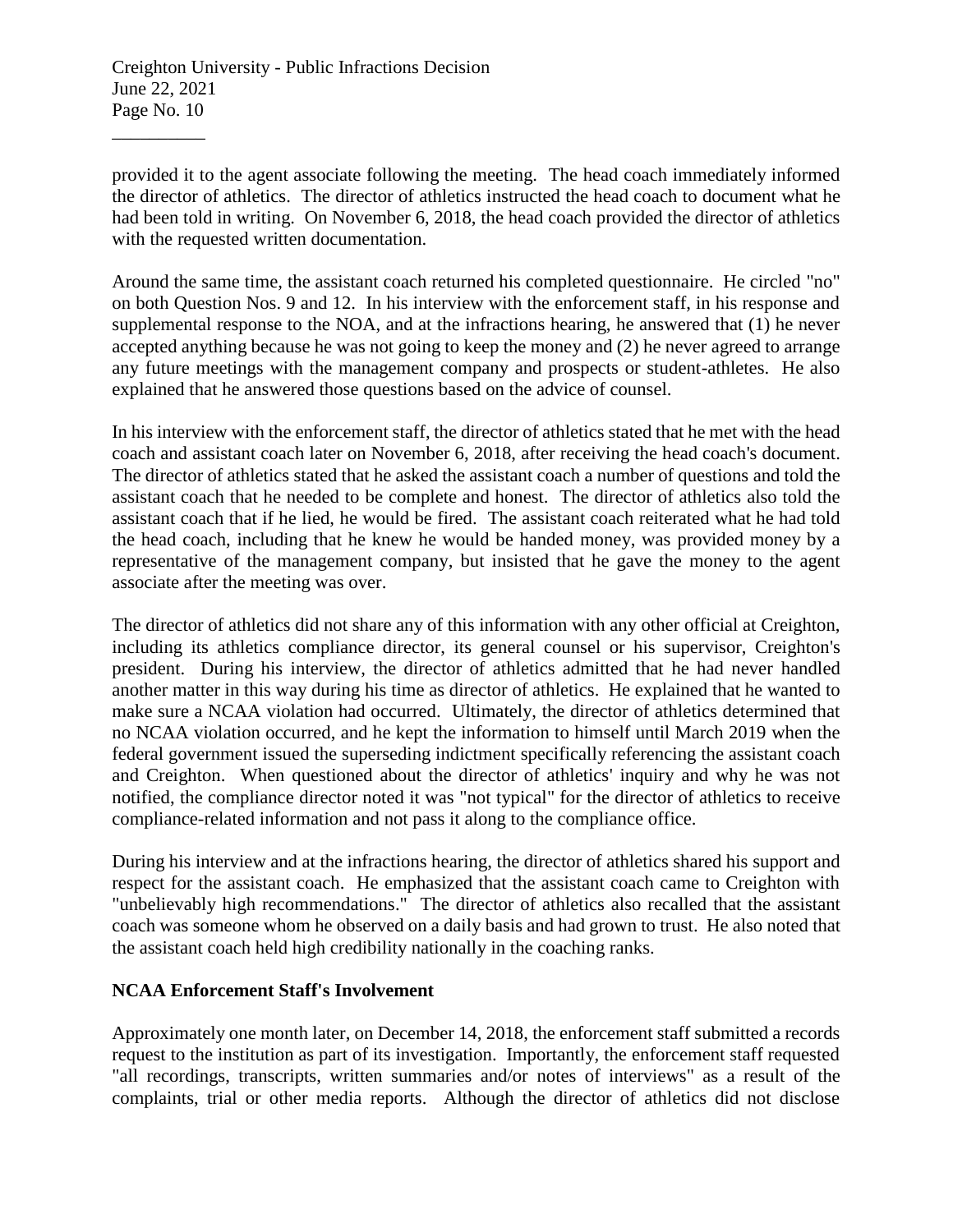information—written or other—related to his individual inquiry, Creighton sought to collect potentially relevant information.

To assist the enforcement staff's request, Creighton developed a telephone and electronic device disclosure statement. The form specifically requested that individuals identify all telephones and electronic devices and identify whether they were ever used for recruiting purposes. Like the earlier questionnaire, the form included a Bylaw 10.1 advisement and required individuals to attest to its accuracy. The assistant coach completed the form and identified both a Creighton-issued and personal cellphone. With respect to his personal cellphone, the assistant coach represented that he had never used it for recruiting calls or text messages.

On January 28, 2019, the assistant coach signed the form attesting to its accuracy. On March 9, 2019, the investigation took a turn when the government issued a superseding indictment that included details of the assistant coach's attendance at the July 2017 meeting in Las Vegas. Although the superseding indictment did not specifically name the assistant coach or Creighton, it alleged that he received a \$6,000 bribe in exchange for steering student-athletes to the agent associate and his management company. At this point, the director of athletics for the first time informed Creighton's general counsel about what he had learned in his inquiry five months earlier. The following day, Creighton placed the assistant coach on administrative leave.

In light of the indictment, the enforcement staff sought to interview the assistant coach. The enforcement staff made its original request on March 14, 2019. The enforcement staff continued its attempts to coordinate an interview with the assistant coach and his legal and infractions counsel from March 14 through April 26, 2019. Many of the enforcement staff's inquiries went unanswered. Other times, after reaching agreement, new scheduling conflicts on the assistant coach's end delayed the enforcement staff's ability to hold the interview. In communication related to the repeated attempts to coordinate scheduling and logistics, Creighton's general counsel characterized the behavior as "a lack of professionalism and a pattern of avoidance."

During this time, the assistant coach, through his counsel, asserted Fifth Amendment concerns regarding his participation in an NCAA interview. After repeated unsuccessful or unanswered attempts to schedule an interview, the enforcement staff submitted a petition for immediate penalties to the COI on April 26, 2019. At the time of the enforcement staff's filing, potential interview dates that the parties had previously discussed remained open. Ultimately, and presumably motivated by the enforcement staff's petition, the parties reached agreement to interview. As a result, the COI member designated to address all issues associated with SDNYrelated infractions cases closed the matter prior to resolving it on the merits.

On May 29, 2019, the assistant coach participated in a five-hour interview with the enforcement staff and Creighton representatives. During the interview, the assistant coach admitted to being presented with and taking possession of an envelope containing money. He also admitted that Creighton student-athletes with professional potential were discussed by the agent associate and representatives of his management company during the July 2017 Las Vegas meeting. However, the coach continued to deny that he accepted any money from the business management company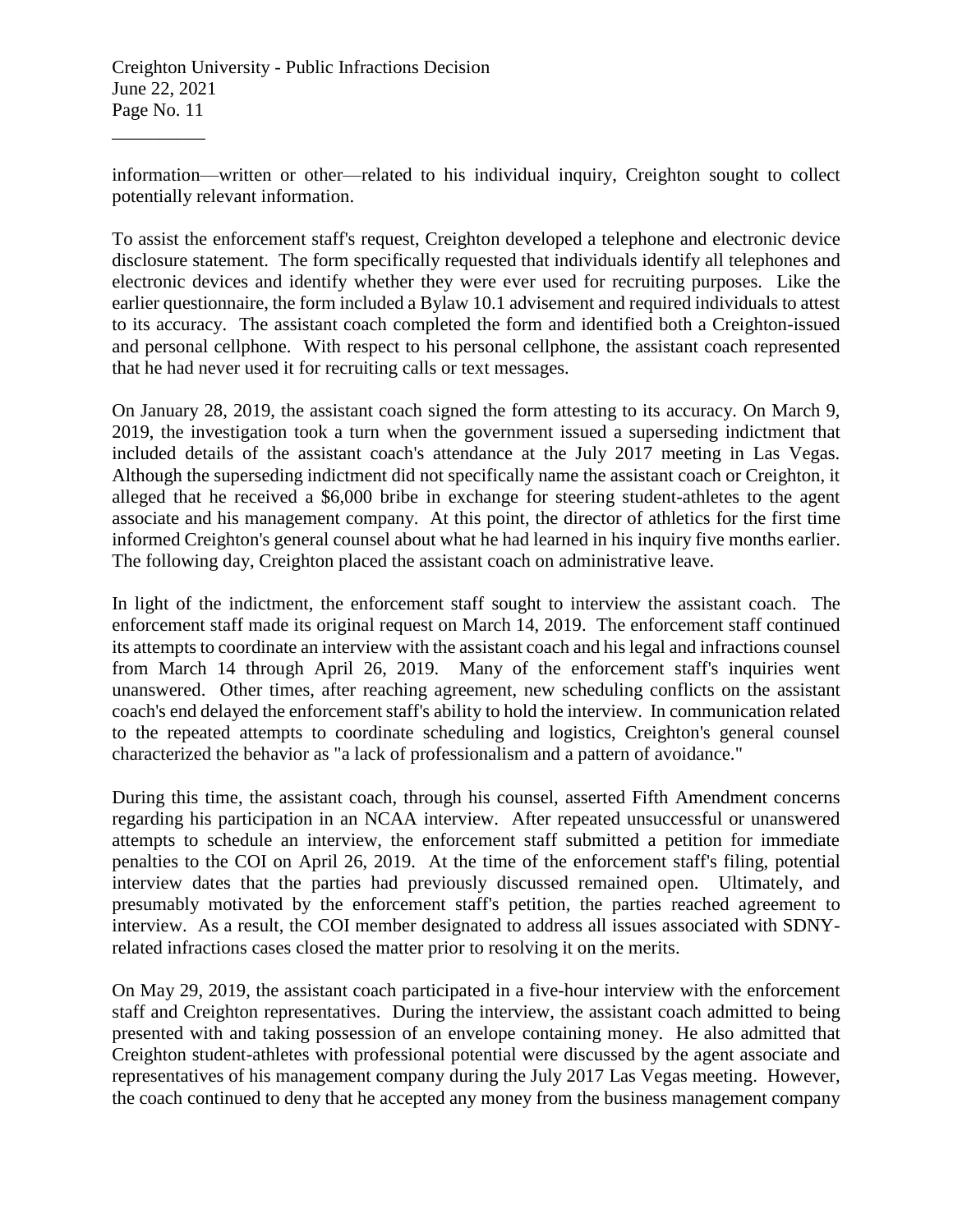or that he agreed—either expressly or implicitly—to steer Creighton student-athletes to the agent associate or his management company. When presented with the questionnaire, the assistant coach maintained his answers were accurate.

During the interview, the assistant coach also discussed his use of his personal cell phone and his responses to the telephone and electronic devices disclosure form. Specifically, the assistant coach acknowledged that because he has had the same personal cell phone number for a long time, it was possible that he used that phone to engage in recruiting calls and text messages with individuals with whom he had past relationships.<sup>11</sup> He specifically identified that he may have used his personal cell phone in the recruitment of the high-profile prospect.

# **IV. ANALYSIS**

 $\overline{a}$ 

\_\_\_\_\_\_\_\_\_\_

All violations in this case relate to individuals failing to meet legislated standards of conduct. Those violations fall into three areas: (1) the assistant coach's attendance at the 2017 Las Vegas meeting; (2) the director of athletics' response once he learned about the meeting; and (3) the assistant coach's actions during Creighton's and the enforcement staff's investigation. The panel concludes that the assistant coach's conduct establishes Level I violations. The director of athletics' conduct establishes a Level II violation. All violations also apply to Creighton.

## **A. UNETHICAL CONDUCT [NCAA Division I Manual Bylaws 10.01.1 and 10.1 (2016- 17)]**

The assistant coach attended a meeting with the agent associate and representatives of the agent associate's new business management company where he accepted money in the context of a discussion regarding the company's business plan. Specifically, representatives from the management company discussed Creighton men's basketball players as potential clients as well as future payments to the assistant coach. Creighton agreed that the conduct established a Level I violation. The assistant coach disputed the violation. The panel concludes that an unethical conduct violation occurred, and the violation is Level I for both Creighton and the assistant coach.

All parties agree that the conduct occurred.

### **1. NCAA legislation relating to unethical conduct.**

The applicable portions of the bylaws may be found at Appendix Two.

# **2. The assistant coach violated legislation related to ethical conduct when he accepted money from representatives of a management company.**

<sup>&</sup>lt;sup>11</sup> Creighton did not prohibit the use of personal devices to engage in recruiting activity. However, if coaches used their personal devices to recruit, they were required to report that activity. Based on the retention policy of the assistant coach's personal cell phone provider, the enforcement staff was unable to obtain cell phone records for the time period in question.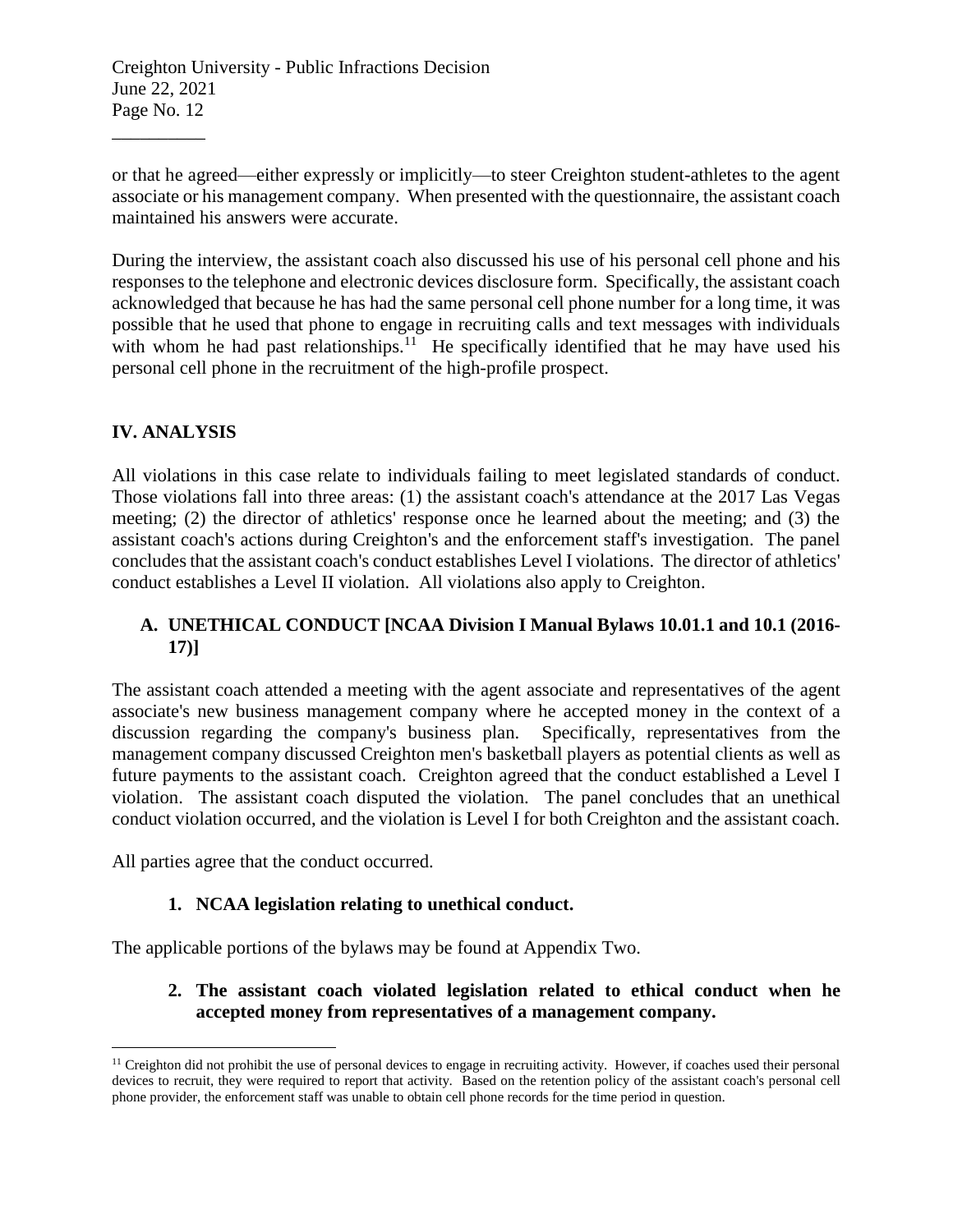$\overline{a}$ 

On July 28, 2017, the assistant coach accepted money at a meeting with the agent associate and his management company. At the meeting, representatives discussed Creighton men's basketball players who had professional potential and logistics around future payments to the assistant coach. At the conclusion of the meeting, the assistant coach accepted \$6,000 from a representative of the management company. The assistant coach's conduct violated Bylaw 10.

Bylaw 10 governs ethical conduct in collegiate athletics, with Bylaw 10.01.1 generally requiring student-athletes and athletics staff to act with honesty and sportsmanship at all times. Bylaw 10.1 identifies several categories of unethical conduct, including the receipt of benefits by an institutional staff member for facilitating or arranging a meeting between a student-athlete and an agent, financial advisor, or representative of an agent or financial advisor.<sup>12</sup>

The assistant coach went to Las Vegas to recruit on behalf of Creighton. While there, he took a meeting with the agent associate and representatives of the agent associate's management company. He then accepted \$6,000 cash from those individuals. His actions during the meeting violated NCAA standards of conduct.

Prior to the meeting, the agent associate informed the assistant coach that he would be paid for attending the meeting. The assistant coach claimed that he believed he was being compensated for his time. He also claimed the purpose of the meeting was to vouch for the agent associate to his business associates and investors. Regardless of his initial belief, the management company had a different understanding of the assistant coach's role in the meeting and in the broader business plan. As evident by the agent associate's representations and conversations amongst those involved in the broader scheme, the management company viewed the assistant coach as an investment and an individual who could steer clients to the services of the management company.

The substance of the meeting reflected the management company's intentions. The agent associate and a representative from the management company began discussing current Creighton players who had professional potential, with the representative commenting that Creighton produced a "steady" flow of talent. Perhaps more troubling was the agent associate's comment that the only thing left to figure out was how to get future payments to the assistant coach. Thereafter, the representative handed the assistant coach \$6,000 in an envelope and indicated that he would be coming to Omaha, just not on a monthly basis. The assistant coach took the envelope and placed it in his pocket. Although the assistant coach claimed that he gave the money to the agent associate after the meeting, there is no information in the record that either proves or disproves this claim. To the contrary, video surveillance clearly shows the assistant coach accepting money from the representative and placing it in his pocket. Other record information also clearly demonstrates that all other attendees believed that the money was the first in a series of payments that established a

<sup>&</sup>lt;sup>12</sup> Case-specific interpretative guidance in the recently decided *University of Alabama* (2020) case identified that general Bylaw 10.1 rather than Bylaw 10.1-(d) would apply where institutional staff members receive benefits for facilitating or arranging a meeting with a parent or family member of a student-athlete. However, case-specific interpretive guidance *in this case* identified that Bylaw 10.1-(d) could also apply to the assistant coach's conduct. Given the unique facts of this case, Creighton questioned whether Bylaw 10.1-(d) was appropriately cited. The assistant coach contested all bylaws. For reasons further explained in Section V., *Violations Not Demonstrated*, the panel does not determine that a violation of Bylaw 10.1-(d) occurred.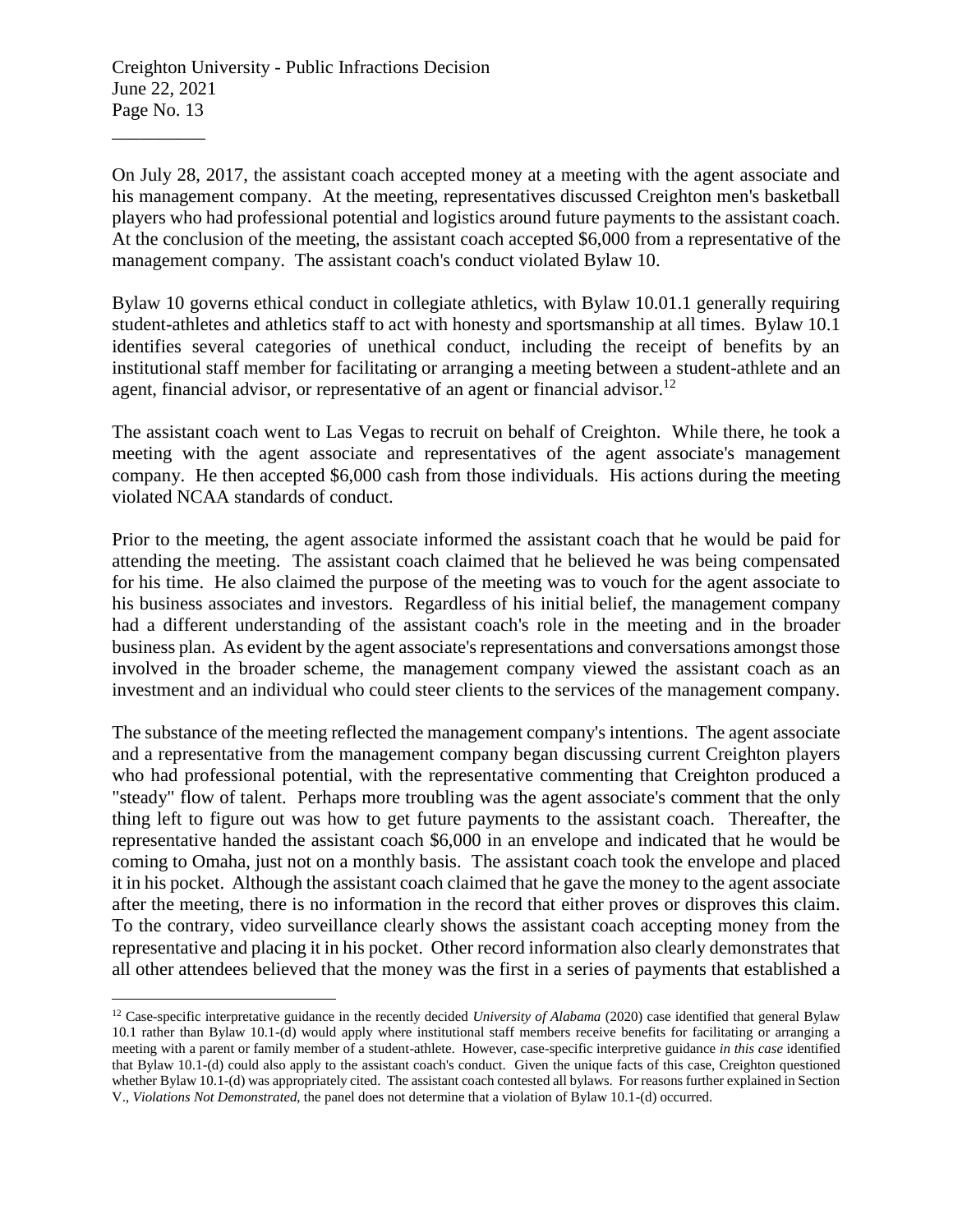$\overline{a}$ 

business relationship with the assistant coach. Thus, the panel concludes that in accepting the \$6,000, the assistant coach entered into an agreement with the management company to assist them in securing Creighton men's basketball student-athletes as future clients.

On July 28, 2017, the assistant coach's personal and professional lives intersected. The assistant coach permitted his loyalty to his friend to place himself in a compromising position. The assistant coach ignored repeated red flags and demonstrated a recurring lack of judgment that resulted in his failure to meet NCAA standards of conduct. His engagement, although limited, ran afoul of the honesty, integrity and ethical standards required of institutional staff members. Regardless of his intentions, the assistant coach understood that his position of authority—a well-respected Division I coach—was significant to establishing credibility for the agent associate and his management company. The assistant coach failed to heed caution and his conduct violated Bylaws 10.01.1 and 10.1. The panel concludes that the violation is Level I for the assistant coach and Creighton.

Pursuant to Bylaw 19.1.1, the violation is Level I because the conduct seriously undermined or threatened the integrity of the Collegiate Model and involved an ethical conduct violation. Creighton agreed that the conduct established an ethical conduct violation and was Level I. Relevantly, the COI has also concluded that similar conduct establishes Level I violations for involved individuals and their institutions. *See University of Southern California (USC)* (2021); *University of South Carolina* (2021); *University of Alabama* (2020); and *Oklahoma State* University (2020).<sup>13</sup> In these cases, the COI specifically concluded that institutional staff members who accepted money from individuals affiliated with the agent associate, his business management company or other professional services organizations committed Level I violations for the actor and the institution. Here, Creighton agreed and accepted responsibility for the Level I violation committed by its employee. Accordingly, and consistent with Bylaw 19.1.1, the violation is Level I for both the assistant coach and Creighton.

## **B. FAILURE TO REPORT A POTENTIAL VIOLATION [NCAA Division I Manual Constitution 2.8.1 (2018-19); NCAA Division I Bylaws 19.2.2 and 19.2.3- (a) and 19.2.3-(c) (2018-19)]**

Creighton's director of athletics failed to act in accordance with the requirements of NCAA legislation with respect to reporting potential violations. The enforcement staff alleged that the director of athletics' failure to report established a Level I violation. Creighton and the director of athletics disputed that a violation occurred. In the alternative, they argued that any violation should be attributed to Creighton only. The panel concludes that a violation occurred, that it applies to both the director of athletics and Creighton, and that the violation is Level II.

<sup>13</sup> *Oklahoma State* is currently under appeal. Similarly, the involved individual is appealing portions of his case in *University of Southern California* (2021). Further, although *Alabama* and *South Carolina* were decided through the summary disposition process and may be viewed as less instructive under COI Internal Operating Procedure (IOP) 4-10-2-2, the panel cites to them because they involved similar underlying conduct and violations.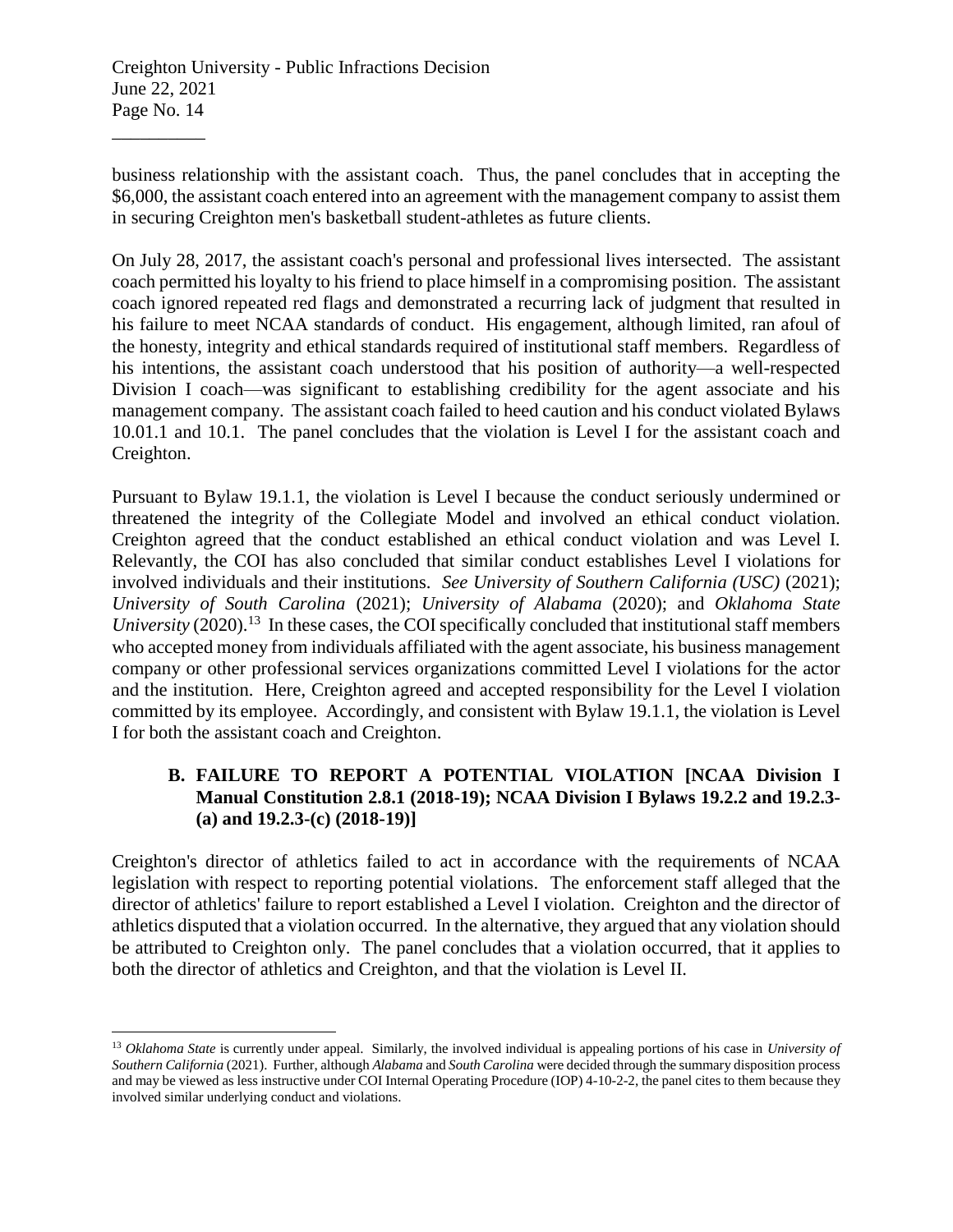## **1. NCAA legislation relating to reporting and cooperation.**

The applicable portions of the bylaws may be found at Appendix Two.

## **2. The director of athletics failed to meet his affirmative obligation to report a potential NCAA violation involving the assistant coach.**

The director of athletics assumed the responsibility to investigate Creighton's investigation into potential violations involving the assistant coach and his relationship with the agent associate. The director of athletics undertook this responsibility by himself, without informing or seeking assistance from other Creighton officials, including the athletics compliance office. As part of his investigation, the director of athletics learned about the July 2017 meeting in Las Vegas. Yet without consulting with any other Creighton officials, he determined that no violations occurred. His determination was incorrect. In addition, he kept what he had learned to himself until information related to the meeting came to light in the government's superseding indictment. The director of athletics assumed the responsibility to investigate the potential violations, but his investigation was inadequate, and in the process he failed to meet his obligations and affirmative responsibilities under Constitution 2 and Bylaw 19.

Constitution 2.8.1 requires all institutions to monitor their programs to ensure compliance and to identify and report to the Association any instances of noncompliance. Further, Bylaw 19.2.2 places an affirmative obligation on each institution to report all instances of noncompliance in a timely manner. Expanding upon that obligation, Bylaw 19.2.3 requires all institutional staff members to cooperate fully with the NCAA and further the objectives of the Association and its infractions program. Among others, these obligations include affirmatively reporting issues of noncompliance in a timely manner; assisting in developing full information to determine whether a possible violation has occurred and the details thereof; and making a full and complete disclosure of relevant information, including the timely production of materials or information requested, and in the format requested. *See* Bylaws 19.2.3-(a) and (c), respectively.

The director of athletics' personal relationship with the assistant coach, as well as the trust he placed in the assistant coach, influenced his decision-making. In doing so, he ignored a series of events that should have prompted him to dig deeper and notify others. The government's public arrests—which included the agent associate—on September 26, 2017, shook college athletics. Shortly thereafter, the Board of Directors instructed all institutions to review their men's basketball programs. Stated simply, campus leaders across the NCAA were on high alert.

The director of athletics knew of the agent associate based on his involvement in Creighton's recruitment of the high-profile prospect. He also knew about the assistant coach's personal relationship with him but, based on Creighton's fall 2017 review, did not believe there was "anything to worry about." About a year later in early October 2018, the prospect's father publicly testified that he had been promised money and a job if his son signed with Creighton. The trials prompted the NCAA to again instruct institutions to monitor their men's basketball programs.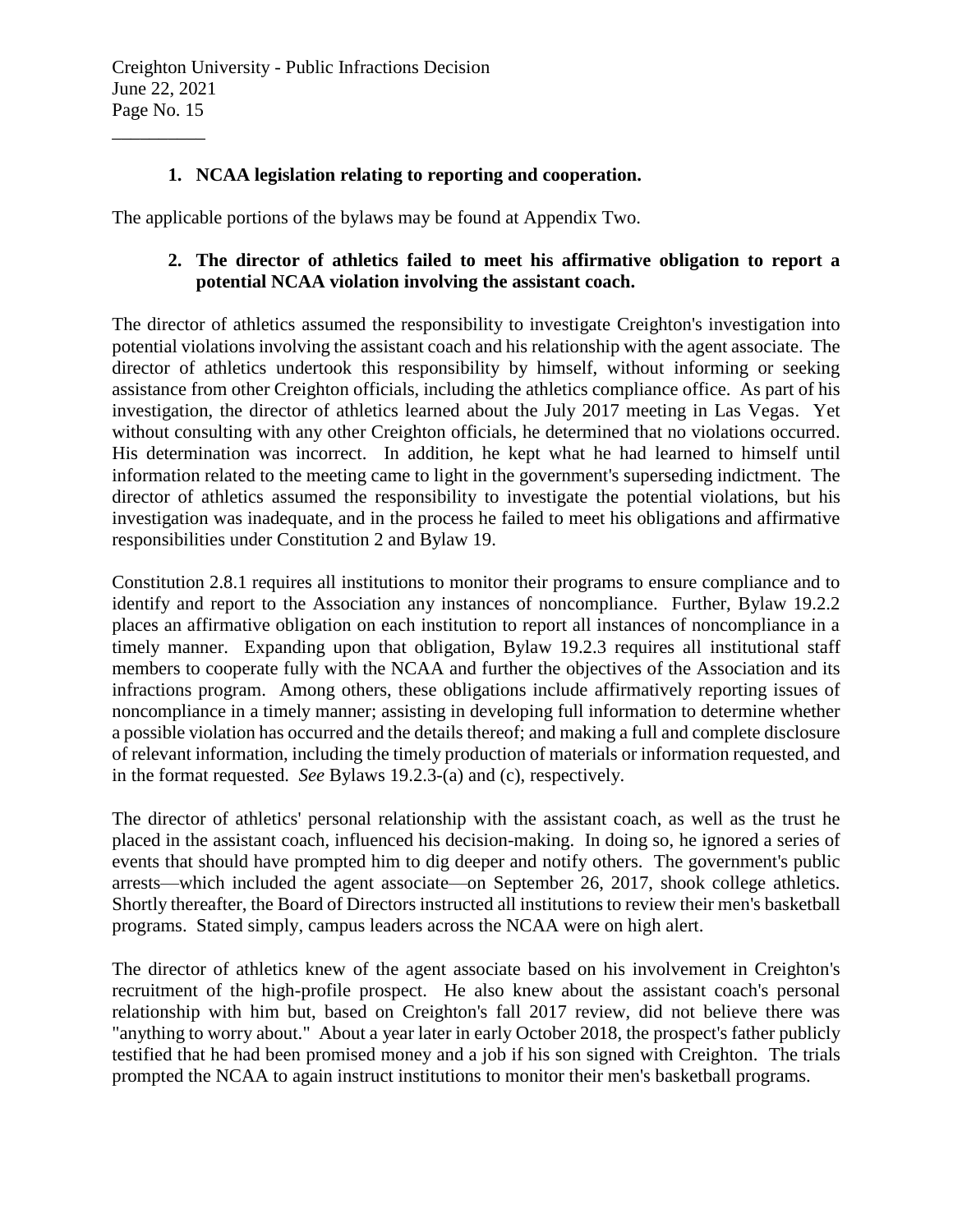On October 31, 2018, the director of athletics learned through his individual inquiry that the assistant coach attended a meeting in Las Vegas with the agent associate and others involved in a scheme where the assistant coach was presented with and took possession of money. Again, the director of athletics determined that nothing was contrary to NCAA rules. He kept that information to himself until the facts related to the Las Vegas meeting appeared in the March 7, 2019, superseding indictment. Given the environment at the time, it was unreasonable for the director of athletics not to share what he had learned about the assistant coach with other Creighton officials, including the compliance director, to determine whether NCAA violations may have occurred. Up until that point, the compliance director and other Creighton officials had been intimately involved in the institution's efforts to review and monitor its basketball program. The panel is troubled by the shift from joint review to the director of athletics' unilateral, insulated review and decision-making.

To be sure, institutional leaders, athletics administrators, coaches and staff members can be wrong. People make mistakes. But the panel determines that the director of athletics' decision-making was not reasonable under the circumstances at the time, which included the heightened attention to issues in Division I college basketball, the director of athletics' knowledge of the assistant coach's personal relationship and engagement with the agent associate, and the director of athletics' affirmative obligations under the NCAA bylaws. After the public arrests and the Division I Board's directive to institutions to monitor their basketball programs, the director of athletics told his compliance director and Creighton's general counsel that college basketball programs "should be worried" based on dealings with third parties. In that way, the director of athletics failed heed his own concern when he learned that his basketball coach met with third parties. He should have reported what he learned at the time he learned it.

The obligation to report potentially violative behavior has been a longstanding cornerstone of the membership's infractions process. This obligation became even more relevant due to the August 2018 enhancements to the legislated responsibility to cooperate that were part of broader reforms stemming from the Commission on College Basketball recommendations. These enhancements placed more explicit and express requirements on institutional staff members to further the objectives of the membership's infractions program. The director of athletics' conduct failed to meet his and Creighton's obligations under Constitution 2.8.1 and Bylaws 19.2.2, 19.2.3-(a) and  $19.2.3-(c)$ .

The enforcement staff alleged the conduct as Level I, but the panel concludes that the violation is Level II. The panel views the director of athletics' mistake in the context of the other proactive efforts where he collaborated with Creighton's general counsel and the compliance director. For approximately one year, the group worked together to ensure compliance within the men's basketball program. These efforts demonstrated effective and admirable leadership. However, in October 2018, the director of athletics departed from this approach and acted unilaterally. The panel concludes that the violation is Level II for the director of athletics and Creighton.

Previously, the COI has concluded that Level II violations occur when involved individuals fail to timely meet obligations related to developing potential infractions-related information. *See*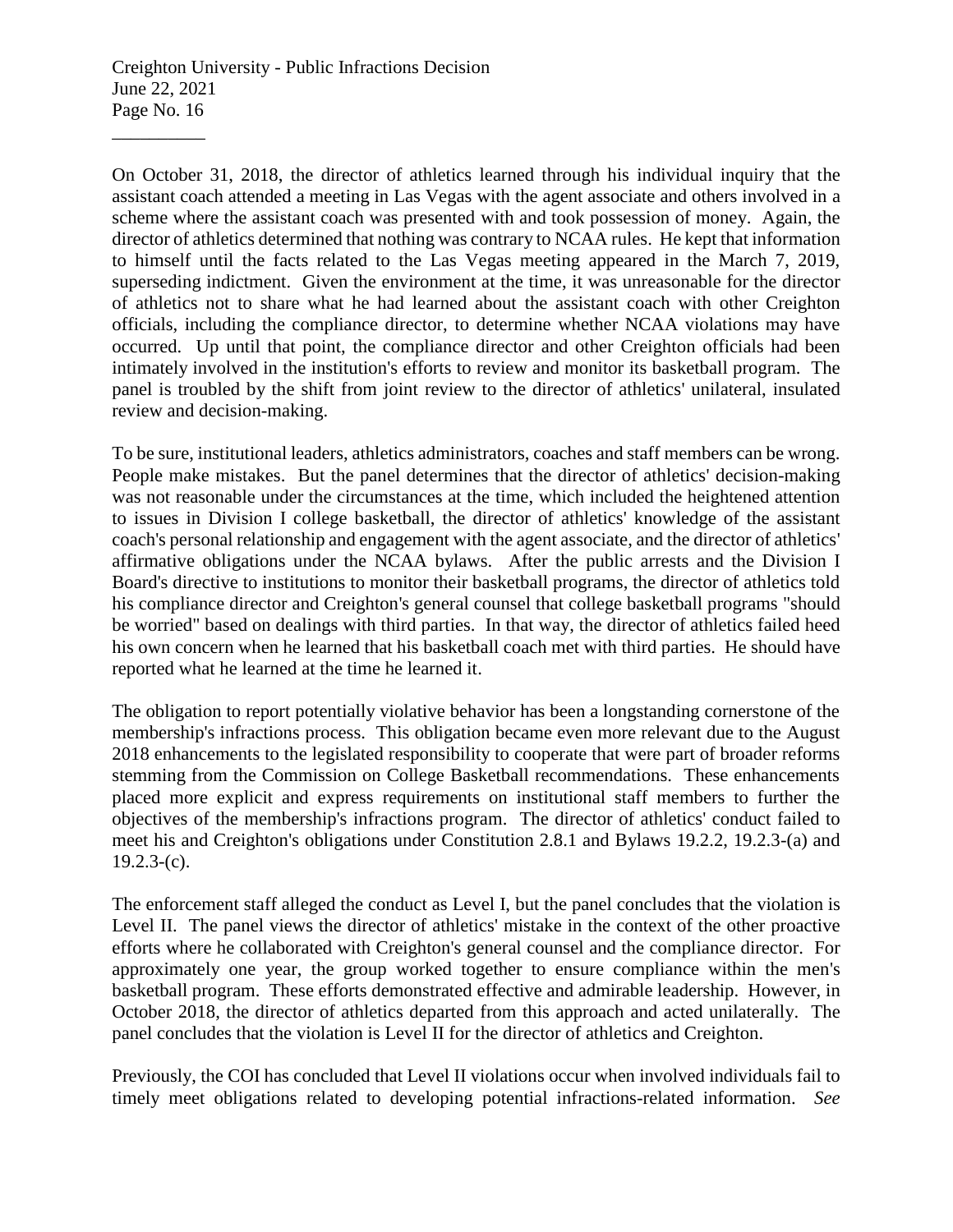\_\_\_\_\_\_\_\_\_\_

 $\overline{a}$ 

*Sacramento State University* (2018) (concluding that a volunteer coach's failure to cooperate fully constituted Level II violations of Bylaw 10 and 19) and *University of North Carolina, Chapel Hill* (*UNC*) (2017) (concluding that a curriculum secretary committed Level II violations of Bylaws 10 and 19 when she refused to participate in an investigation for nearly three years but eventually responded to allegations, interviewed and participated in the hearing). Thus, pursuant to Bylaw 19.1.2, the panel concludes that the violation is Level II.<sup>14</sup>

## **C. UNETHICAL CONDUCT DURING THE INVESTIGATION [NCAA Division I Manual Bylaws 10.01.1, 10.1, 10.1-(c), 19.2.3-(b) and 19.2.3-(c) (2018-19)]**

The assistant coach committed unethical conduct during Creighton's and the enforcement staff's investigation when he repeatedly denied that he accepted money in conjunction with the July 2017 meeting. First, in fall 2018, the assistant coach provided false and misleading information on an institutional questionnaire with regard to whether he ever accepted anything of value from an agent, financial advisor or apparel representative. Similarly, he provided false and misleading information during his May 29, 2019, interview with the enforcement staff when he denied that he accepted anything of value. Creighton and the assistant coach contested the violations. The panel concludes that violations occurred, and they are Level I.

## **1. NCAA legislation relating to unethical conduct and the responsibility to cooperate.**

The applicable portions of the bylaws may be found at Appendix Two.

### **2. The assistant coach violated legislation related to ethical conduct when he inaccurately completed an institutional questionnaire and during an interview with the enforcement staff denied accepting money and entering into an agreement with the management company.**

On two occasions, the assistant coach failed to meet the membership's expectations for conduct during an investigation. First, he provided false and misleading information on an institutional questionnaire. Later, he denied accepting money and entering into an agreement with the management company in an interview with the enforcement staff. Both are refuted by video surveillance. The panel concludes that the assistant coach's actions violated Bylaw 10 and 19 and establish Level I violations for the assistant coach and Creighton.

As mentioned, Bylaw 10 establishes ethical conduct standards and Bylaw 10.01.1 requires all staff members act with honesty and sportsmanship. Among other examples, Bylaw 10.1-(c) states that the provision of false or misleading information constitutes unethical conduct. Similarly, Bylaw

<sup>&</sup>lt;sup>14</sup> The panel's conclusion is specific to the unique facts and circumstances in this case. The panel's determination on Level takes into consideration the full scope of the director of athletics' involvement in investigating and monitoring the Creighton men's basketball program. Under different facts and circumstances, unilateral behavior and failure to report potential violations could easily establish Level I violations.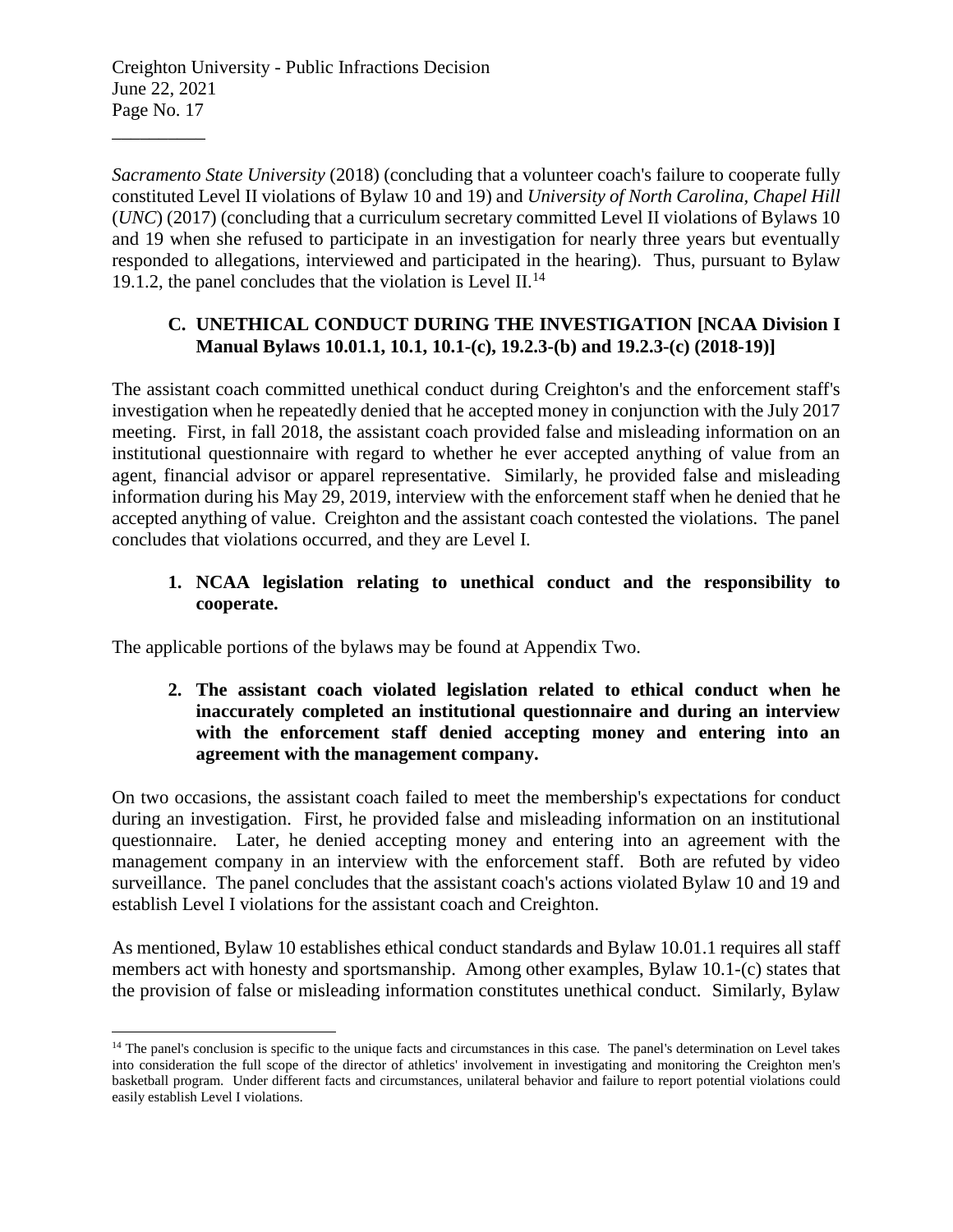19.2.3 obligates current and former institutional staff members to cooperate with the objectives of the Association and its infractions program. Full cooperation includes the timely participation in interviews and complete and truthful responses. *See* Bylaw 19.2.3-(b). Likewise, individuals are required to make a full and complete disclosure of relevant information. *See* Bylaw 19.2.3-(c). In response to the NCAA leadership's instruction that all institutions monitor their men's basketball programs, Creighton's compliance director circulated a questionnaire to the men's basketball coaches and staff. The questionnaire included two specific questions related to accepting anything of value from individuals who were involved in the ongoing SDNY-investigation and trials, Question Nos. 9 and 12, respectively.

After consulting with outside criminal defense counsel, the assistant coach answered "no" to both questions. Later, in his May 29, 2019, interview with the enforcement staff, the assistant coach continued to assert that he did not accept any money in conjunction with the meeting. The assistant coach stated that he never "accepted" any of the money because it was never intended for him. He also asserted that he never entered into an agreement to steer players to the management company.

The panel disagrees and concludes that the assistant coach provided false and misleading information in both circumstances. The assistant coach knew the agent associate was an aspiring agent and starting a management company, and he knew the individuals in the room were associated with agency or professional representation and management. Further, video surveillance shows the assistant coach being handed an envelope containing \$6,000, taking the envelope and placing the envelope in his pocket. This all occurred in the context of other meeting attendees discussing Creighton players with professional potential, logistics related to future payments to the assistant coach and a representative of the management company's intent to come to Omaha on a regular basis. As described above, the payment solidified the business relationship.

When completing the institution's questionnaire, which included a Bylaw 10.1 advisement, and later denying all involvement with the agent associate and his management company in his interview with the enforcement staff, the assistant coach knowingly provided false and misleading information as prohibited by Bylaw 10.1. The conduct also fell short of the assistant coach's responsibility to cooperate expressly outlined in Bylaw 19.2.3-(b) and (c).

The panel recognizes that the assistant coach acted on the advice of counsel. That is a legitimate consideration. However, an individual's decision made in the context of an outside legal proceeding does not relieve him from his obligations under NCAA bylaws. When an individual chooses to prioritize their interests in outside proceedings, there can still be consequences under NCAA legislation. *See University of Connecticut* (2019) (stating that "[t]here is no automatic exception for reliance on the advice counsel" and concluding that the former head men's basketball coach violated Bylaw 19.2.3 when he refused to participate in a second interview on the advice of counsel due to his involvement in separate legal proceedings) and *University of Minnesota, Twin Cities* (2000) (concluding an academic counsel violated Bylaw 19.01.3—precursor to Bylaw 19.2.3—when he refused to participate in an interview on the advice of counsel due to an ongoing federal investigation). Because he was actively employed at Creighton at the time of the conduct, the violations apply to both the assistant coach and Creighton.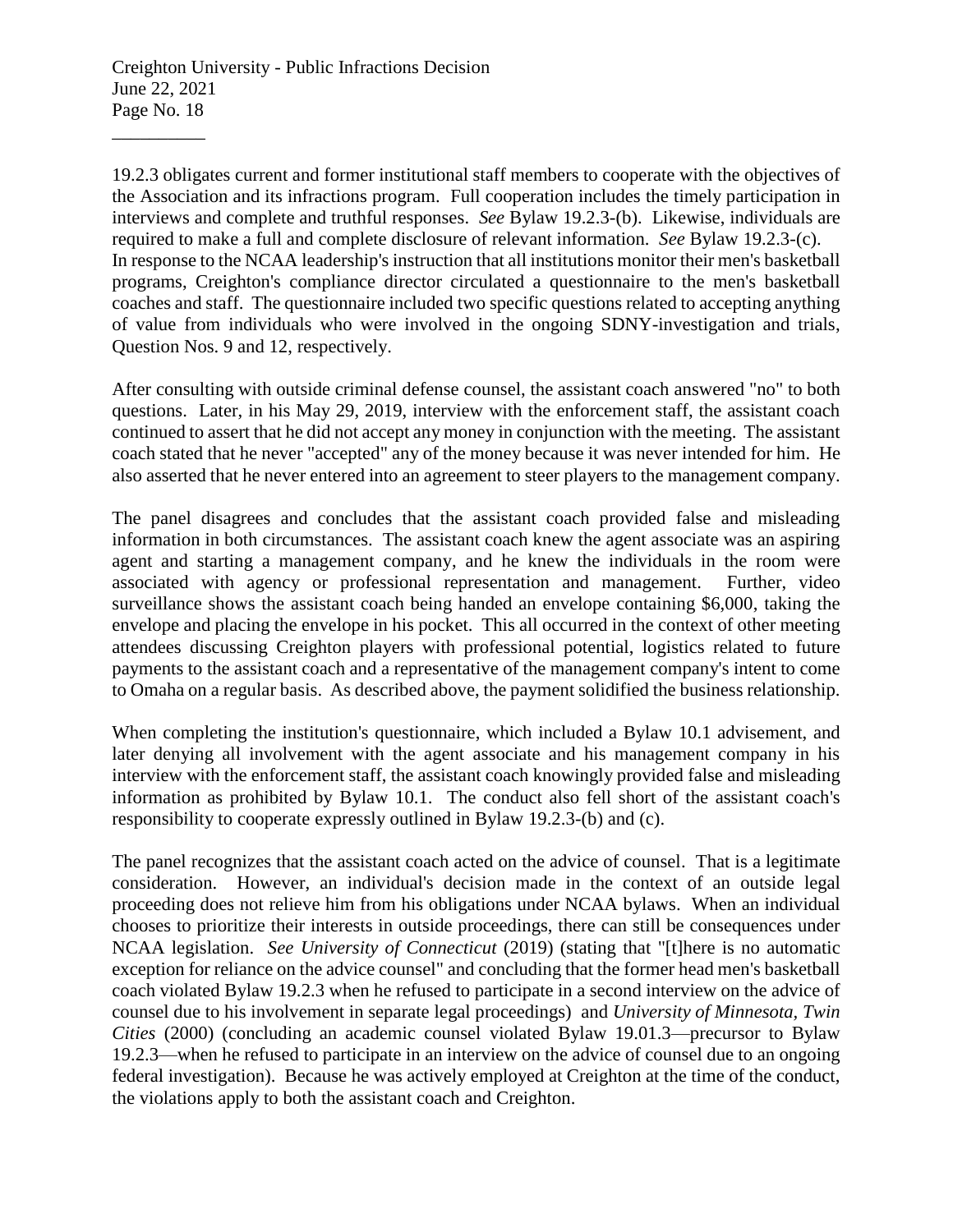Although each case is unique, the panel considered the COI's recent decision in *USC* when evaluating the specific facts and circumstances in this case. In assessing the assistant coach's conduct, *USC* was instructive in both its similarities and differences. In this respect, the assistant coach's conduct is distinguishable from conduct of the associate head coach in *USC*. In that case, the COI did not conclude that the associate head coach provided false and misleading information. In *USC*, the associate head coach admitted that he received payments in exchange for directing basketball players from USC to retain the services of certain financial advisors and business managers.<sup>15</sup> He further acknowledged that his conduct could be viewed as developing a tacit understanding of an agreement. Although the associate head coach stated that the amount of money he actually received was different than the amount referenced in his plea agreement, the COI found this variance immaterial and not rising to the level of failure to cooperate or unethical conduct.

Here, however, when completing the questionnaire and when interviewed by the enforcement staff, the assistant coach did not acknowledge that his conduct ran afoul of core principles and standards of conduct. As such, the assistant coach's failure to acknowledge such conduct establishes further violations.

Pursuant to Bylaw 19.1.1, the violations are Level I because they seriously undermine and threaten the integrity of the collegiate model. *See* Bylaw 19.1.1-(d) (identifying individual unethical or dishonest conduct as an example of Level I behaviors). The COI regularly concludes that Level I violations occur when individuals provide false or misleading information. *See Georgia Institute of Technology* (2019) (concluding that the assistant coach committed Level I violations when he lied in an interview and denied involvement in the underlying violations and attempted to persuade a student-athlete to lie) and *University of the Pacific* (2017) (concluding that Level I violations occurred when a head coach and assistant coach were untruthful in their interviews). The assistant coach's actions in filling out the questionnaire and his later denials during his interview were false and misleading. As such, Level I violations occurred.

### **V. VIOLATIONS NOT DEMONSTRATED**

 $\overline{a}$ 

As part of the allegations, the enforcement staff alleged that the underlying conduct established a Bylaw 10.1-(d) violation. Further, the enforcement staff alleged that the assistant coach committed additional unethical conduct when he (1) filled out Creighton's telephone and electronic device disclosure statement and (2) delayed his interview with the enforcement staff. The panel concludes that these violations were not demonstrated.

With respect to the application of Bylaw 10.1-(d), the record does not demonstrate that the assistant coach *took any further action* after the July 28, 2017, meeting where he accepted money from the business management company. As an example of unethical conduct, Bylaw 10.1-(d) expressly

<sup>&</sup>lt;sup>15</sup> Pursuant to Bylaw 19.7.8.3.1, that information was accepted as true based on the associate head coach's guilty plea as part of the federal government's criminal prosecution.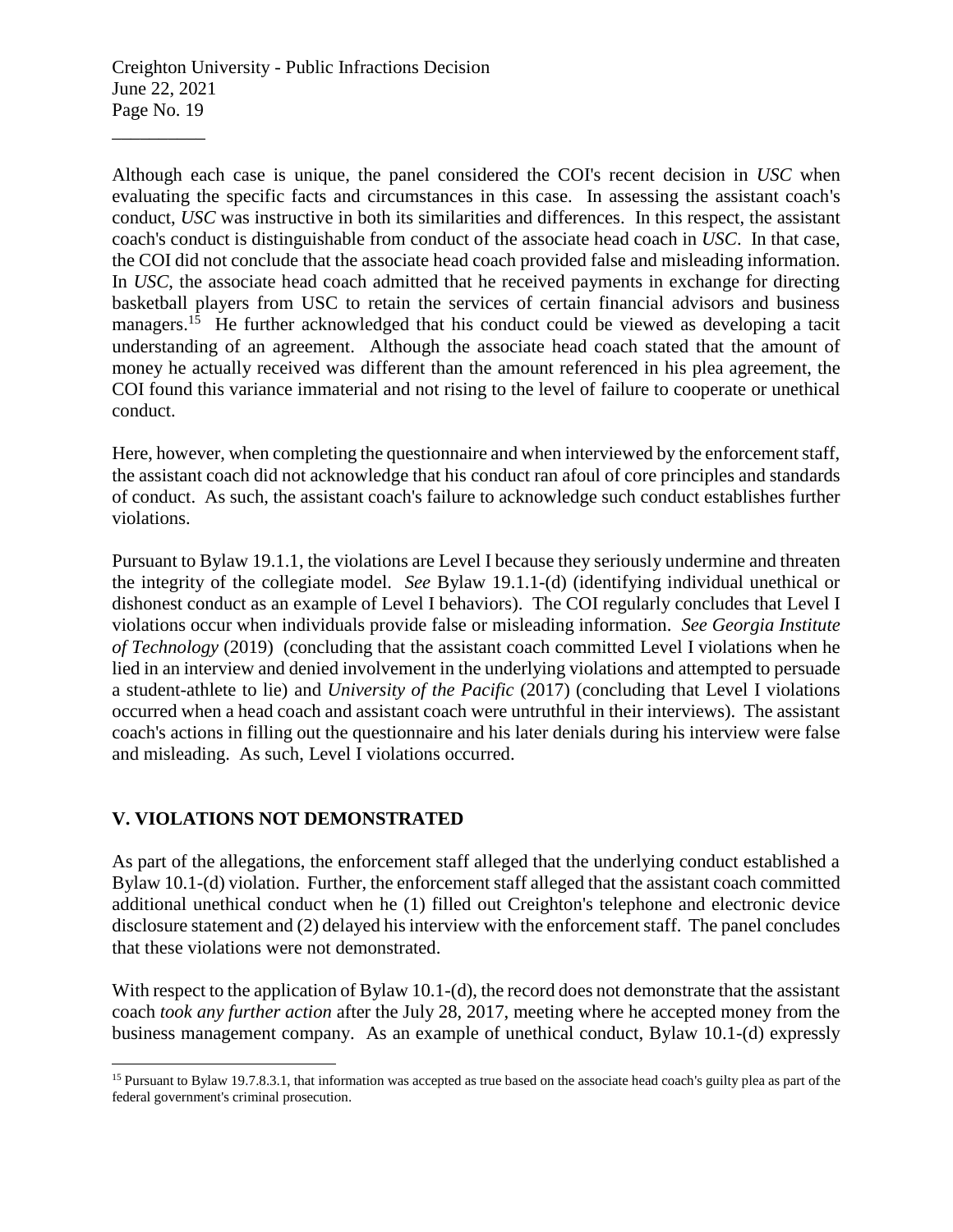$\overline{a}$ 

identifies an institutional staff member accepting money from agents or financial advisors in exchange for arranging or agreeing to arrange meetings between agents/advisors or their representatives and student-athletes. Past cases have stated that an actual meeting is not a requirement in order for a Bylaw 10.1-(d) violation to occur.<sup>16</sup> See USC.

Unlike other SDNY cases, the assistant coach took little to no action during and following the July meeting. During the meeting, the assistant coach remained silent during the meeting. He never discussed Creighton prospects or players, and after the meeting he took no further action with respect to the management company. In this respect, this behavior is less egregious than that of the associate head coach in *USC,* where the associate head coach openly discussed USC prospects and players, continued to have contact regarding potential clients with the agent associate, and attended a second meeting where he continued to talk about his participation in the scheme and was informed about the management company's meetings with players affiliated with the USC program.

At the same time, the panel concludes that his acceptance of money in the context of the discussion and actions by the representatives of the management company resulted in the assistant coach entering into a business relationship with the management company. That conduct supports a general Bylaw 10.1 violation. However, the panel determines that the absence of any further representations or actions by the assistant coach aimed at furthering the management company's intent to meet with student-athletes does not demonstrate a Bylaw 10.1-(d) violation.

With regard to information the assistant coach provided during investigation, the panel does not conclude that (1) the assistant coach provided false and misleading information on Creighton's telephone and electronic device disclosure statement or (2) that the assistant coach failed to cooperate due to a minimal delay in scheduling an interview with the enforcement staff.

As explained above, Bylaws 10.1 and 19.2.3 require current and former institutional staff members to provide full, complete, truthful and timely responses in developing information related to potential violations. Bylaw 19.2.3 also requires individuals to disclose and provide access to all electronic devices used for business purposes.

To be clear, by his own acknowledgement, the assistant coach did not fill out Creighton's telephone and electronic device disclosure statement accurately. Specifically, on the form he identified that he did not use his personal cell phone for recruiting purposes. Later, in his interview with the enforcement staff, he acknowledged that because he maintained that number for a long time, there may have been circumstances where he engaged in recruiting conversations related to the high-

<sup>&</sup>lt;sup>16</sup> Interpretive guidance related to this case also came to the same conclusion. However, that interpretation did not include facts related to the assistant coach's complete lack of action following the meeting. The panel determines that this is a material fact. Pursuant to COI Internal Operating Procedure (IOP) 5-9-2, the panel determines that the facts evolved such that the interpretation does not directly apply to the facts developed. Thus, the COI is not bound by the original case interpretation. Additionally, the panel determines that its conclusion that a Bylaw 10.1-(d) violation did not occur falls within the reasonable scope of conduct contemplated by the legislation and past cases. Thus, the panel is not required to seek an additional interpretation pursuant to COI IOP 5-9-4.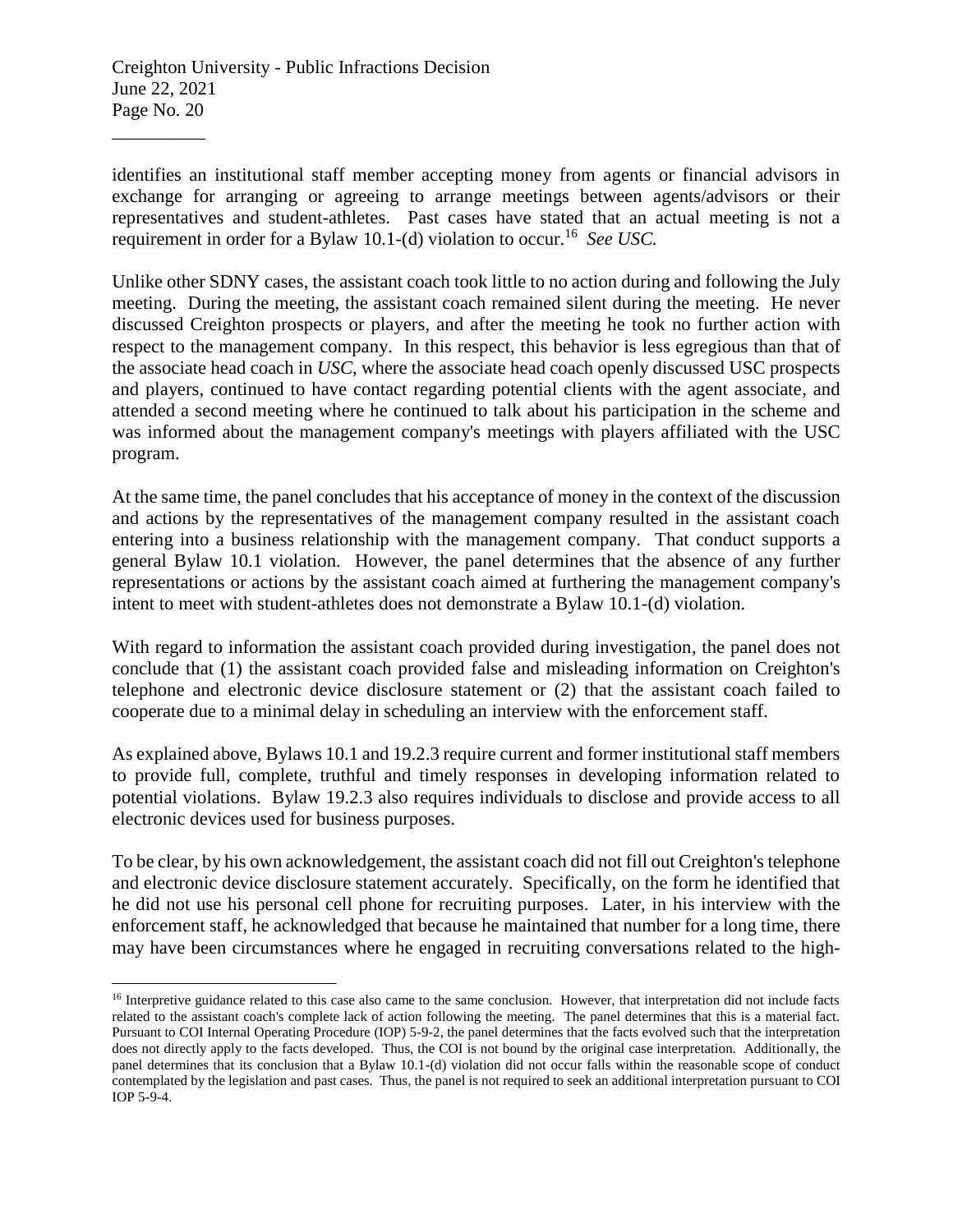profile prospect. The assistant coach, the prospect, the prospect's family and the agent associate (who was a friend of the prospect's family and heavily involved in the prospect's recruitment) were all from the same hometown and had existing relationships that predated the assistant coach's recruitment of the prospect. As such, the assistant coach was unable to expressly identify if any of his personal conversations on his personal phone with these individuals may have also involved recruiting communication.

Although questions remain unanswered, the panel is unable to conclude that the uncertainty rises to unethical conduct, or that the assistant coach failed to meet his responsibility to cooperate.<sup>17</sup>

The enforcement staff also alleged that the assistant coach failed to timely participate in an interview, which prompted the enforcement staff to file a petition for immediate penalties. The panel does not determine that a violation occurred. Bylaw 19.2.3 requires current and former institutional staff members' timely participation in interviews. The bylaw does not define timely.

The enforcement staff originally presented this allegation in a petition for immediate penalties. At the time the COI received the petition, not all of the potential interview dates discussed by the parties had passed. Shortly after submission, the parties reached agreement on a date. As such, the COI closed the matter.

The panel recognizes that challenges can arise when criminal proceedings and infractions proceedings converge. Part of the short delay in scheduling an interview appears to have resulted from the assistant coach following the advice of his criminal defense attorneys because his conduct was identified as potential criminal behavior, but he had not been charged. As the COI has stated in previous cases, the COI recognizes those considerations, but they do not relieve individuals from their obligations set by the NCAA membership. *See Connecticut* and *Minnesota*. Once the assistant coach's infractions attorney took a more active role, the assistant coach scheduled his interview with the enforcement staff. It should not have taken a petition for immediate penalties to trigger that action. However, given the relatively short window of delay involved in this case, the panel declines to conclude that a Bylaw 19.2.3-(b) violation occurred. Previously, the COI has stated that untimely participation does not cure an earlier decision not to participate. *See UNC*. The panel reiterates the importance of timely participation and notes that future similar facts under different circumstances could result in significant violations and penalties either through the petition for immediate penalties process or in the resolution of a case on the merits.

### **VI. PENALTIES**

 $\overline{a}$ 

For the reasons set forth in Sections III, IV and V of this decision, the panel concludes that this case involved Level I and II violations of NCAA legislation. Level I violations are severe breaches

<sup>&</sup>lt;sup>17</sup> The assistant coach attempted to secure his cell phone records for the relevant time period. However, the assistant coach's cell phone provider no longer maintained the records for the pertinent time period. Thus, the panel was unable to verify the frequency with which the assistant coach may have used his personal cell phone to conduct recruiting activity.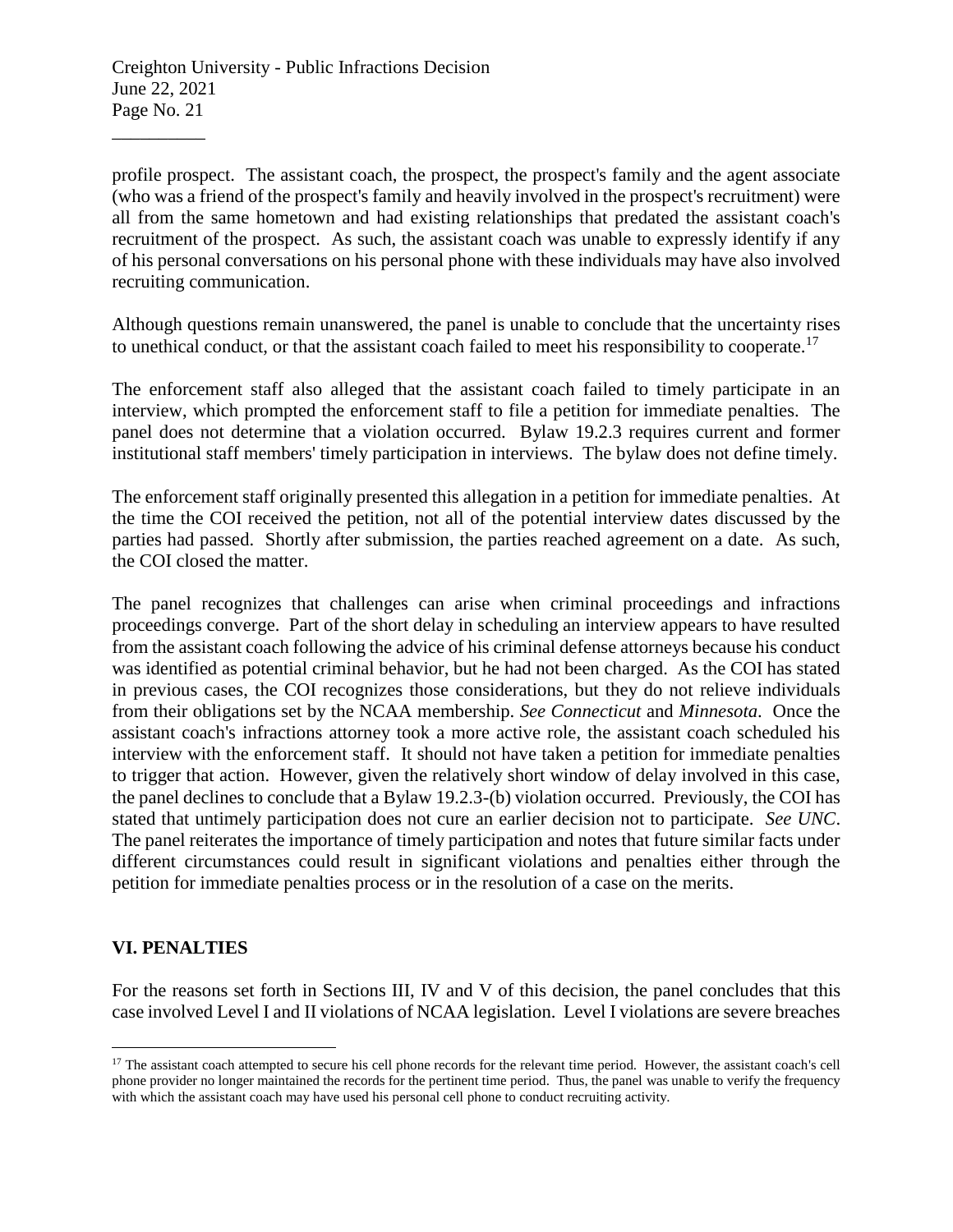of conduct that undermine or threaten the integrity of the Collegiate Model, including violations that provide or are intended to provide substantial or extensive advantages or benefits. The conduct at the center of this case undermines and threatens the foundation of the Collegiate Model. Level II violations are significant breaches of conduct that provide or are intended to provide more than a minimal but less than a substantial benefit or involve conduct that may compromise the integrity of the Collegiate Model.

In considering penalties, the panel first reviewed aggravating and mitigating factors pursuant to Bylaws 19.9.2, 19.9.3 and 19.9.4 to determine the appropriate classifications for the parties. The panel then used the current penalty guidelines (Figure 19-1) and Bylaws 19.9.5 and 19.9.7 to prescribe penalties.

The parties had limited agreement on the application of aggravating and mitigating factors, including virtually no agreement that any aggravating factors could apply to this case. The panel recognizes that parties have a significant interest in the lowest possible classification because the classification sets the range of potential core penalties under the penalty guidelines. But it is incredibly rare that no aggravating factors will apply in any given case. This is particularly true in circumstances like this case where Creighton admits to a Level I unethical conduct violation. Aggravating and mitigating factors were implemented to provide more certainty to parties going through the infractions process. Past COI decisions also provide guidance for parties on when certain factors may be applicable. The COI expects parties to seriously and honestly assess potential factors. Arguing that no factors are appropriate is unhelpful and unrealistic. The panel accepts some of the parties' agreements and identifies other applicable factors pursuant to Bylaw 19.9.2.

The panel determined that the below-listed factors applied and assessed the factors by weight and number. Based on its assessment, the panel classifies this case as Level I-Mitigated for Creighton, Level II-Mitigated for the director of athletics and Level I-Aggravated for the assistant coach.

### **Aggravating Factors for Creighton**

19.9.3-(a): Multiple Level I violations by the institution; and

19.9.3-(h): Persons of authority condoned, participated in or negligently disregarded the violation or wrongful conduct.

Creighton disagreed with the factors. The facts of this case and past COI decisions support both factors. The enforcement staff also proposed Bylaw 19.9.3-(j), *Conduct or circumstances demonstrating an abuse of positions of trust*. The panel determines that Bylaw 19.9.3-(j) does not apply.<sup>18</sup>

 $\overline{a}$ <sup>18</sup> The enforcement staff also originally proposed Bylaw 19.9.3-(m), *Intentional, willful or blatant disregard for the NCAA constitution and bylaws*, for Creighton but withdrew it at the hearing.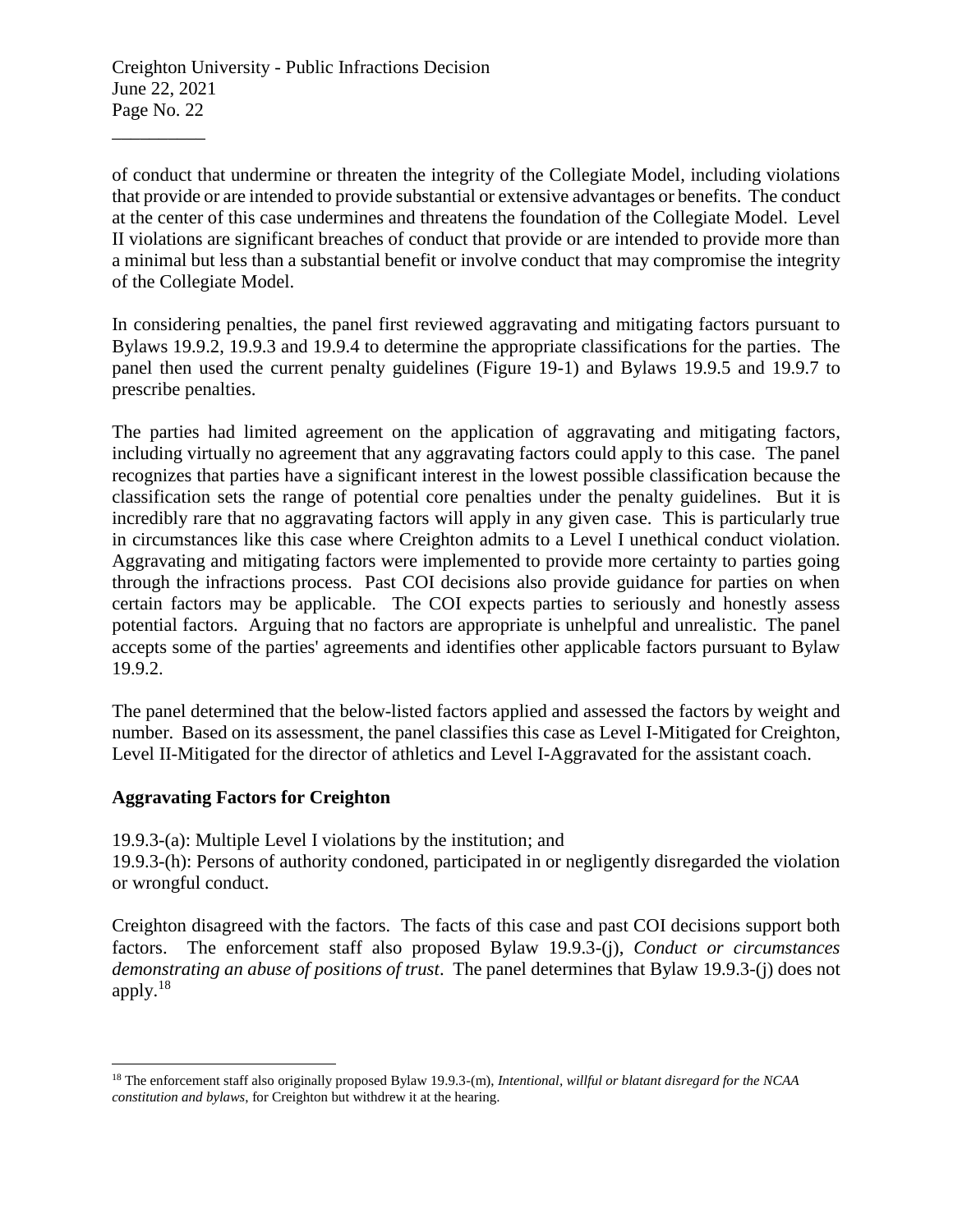$\overline{a}$ 

With respect to Bylaw 19.9.3-(a), this case involves two Level I violations—the assistant coach's attendance at the July 2017 meeting where he accepted money and his later failure to meet conduct and cooperation standards during the investigation. Both violations also apply to Creighton.

This factor applies when more than one Level I violations occurs. Creighton argued that the factor should not apply because the multiple violations derived from the same underlying conduct. Although the initial unethical conduct violation began the series of events in this case, the assistant coach's subsequent conduct involved separate and independent actions, which established separate and independent violations.<sup>19</sup> Furthermore, the COI has not previously discounted derivative violations (*e.g.*, unethical conduct, head coach responsibility, failure to monitor and lack of institutional control) as they are stand-alone violations. The COI has previously applied Bylaw 19.9.3-(a) to institutions when an institutional employee committed Level I unethical conduct and then committed subsequent Level I unethical conduct and failure to cooperate violations during the investigation. *See Georgia Tech*. The panel determines that the factor applies.

Regarding Bylaw 19.9.3-(h), this case involved two persons of authority committing violations the assistant coach and the director of athletics. The COI has regularly concluded that coaches are persons of authority and has consistently applied this factor in recent cases involving similar circumstances. *See USC*, *OSU*, and *South Carolina*. 20 The COI also recently applied the factor when a senior administrator committed violations. *See Alabama.* In addition to the assistant coach, Creighton's director of athletics participated in a violation as a result of his negligent disregard for the assistant coach's wrongful conduct. By his own admission, he is the top authoritative figure in the athletics department. In accordance with the Division I Board of Directors' and the NCAA's instruction, he was furthering Creighton's obligations and efforts to continue monitoring the basketball program and committed a violation in the process. The panel determines that the factor applies.

The enforcement staff proposed that Bylaw 19.9.3-(j), *Conduct or circumstances demonstrating an abuse of a position of trust*, applied to Creighton. Consistent with similar cases involving similar factual predicates, the panel does not apply Bylaw 19.9.3-(j) to Creighton. The panel determines that Bylaw 19.9.3-(h) more appropriately captures the conduct. *See USC* (applying Bylaw 19.9.3-(h) in place of Bylaw 19.9.3-(j)). The COI applied similar analysis in *Oklahoma State*, *Alabama* and *South Carolina*.

<sup>19</sup> Creighton also noted that the factor did not apply in *OSU*, *Alabama* or *South Carolina*. Those cases, however, are not relevant to the panel's analysis because the subsequent unethical conduct violations were post-separation violations, *i.e*., the conduct occurred after the involved individual separated from the institution.

<sup>20</sup> Although *Alabama* and *South Carolina* were decided through the summary disposition process and may be viewed as less instructive under COI IOP 4-10-2-2, the panel cites to them throughout this section because they involved similar underlying conduct and violations. Thus, the COI's application of aggravating and mitigating factors in those cases is relevant.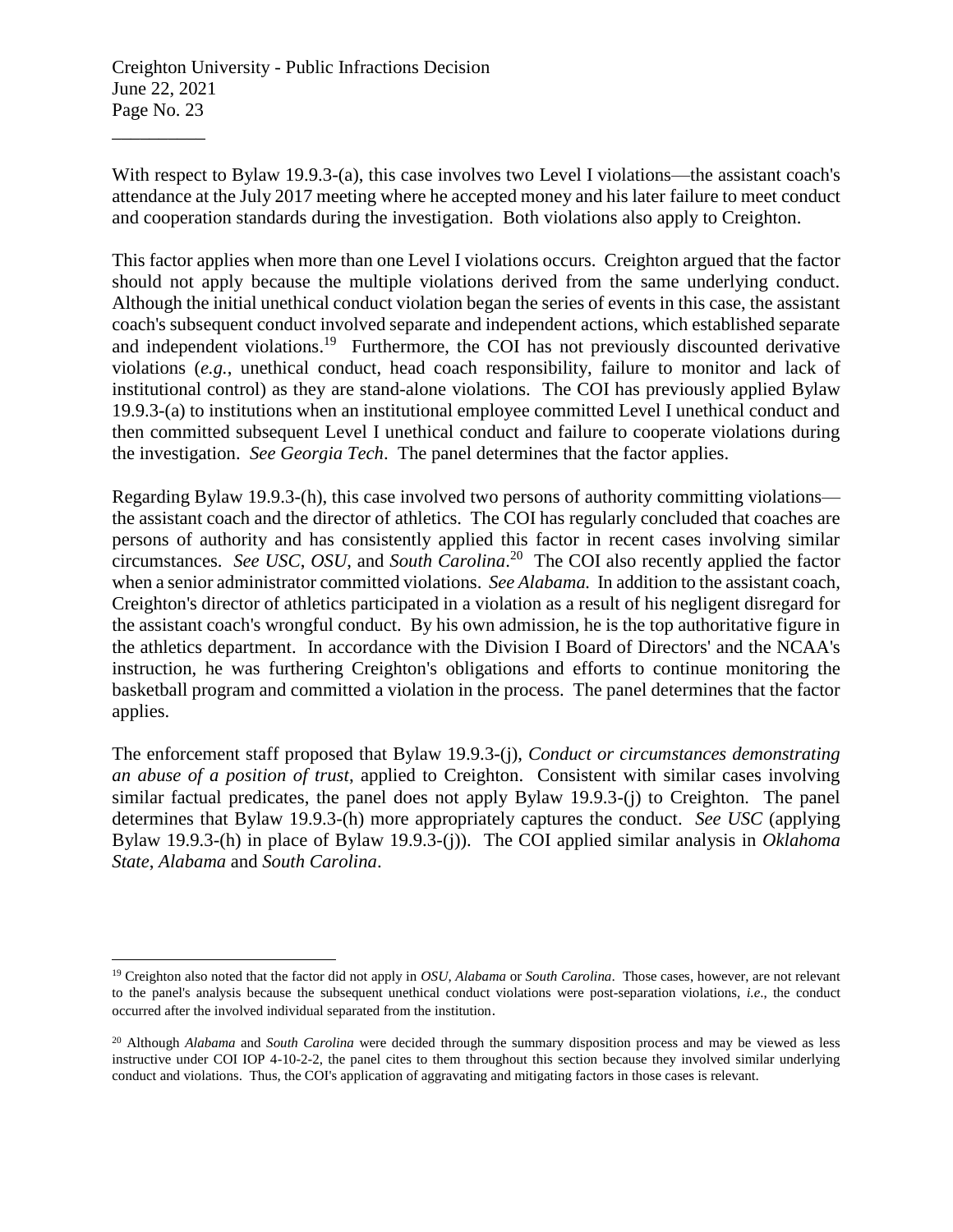#### **Mitigating Factors for Creighton**

\_\_\_\_\_\_\_\_\_\_

 $\overline{a}$ 

19.9.4-(c): Affirmative steps to expedite final resolution of the matter; 19.9.4-(d): An established history of self-reporting Level III or secondary violations;<sup>21</sup> and 19.9.4-(h): The absence of prior conclusions of Level I, Level II or major violations committed by the institution.

In addition to these three agreed-upon mitigating factors, Creighton proposed two additional mitigating factors: (1) Bylaw 19.9.4-(e), *Implementation of a system of compliance methods designed to ensure rules compliance and satisfaction of institutional/coaches' control standards*; and (2) Bylaw 19.9.4-(g), *The violations were unintentional, limited in scope and represent a deviation from otherwise compliant practices by the institution*. The panel determines that neither applies. Further, the panel applies significant weight to Bylaw 19.9.4-(h).

The facts and violations do not support Bylaw 19.9.4-(e). Creighton admitted that if a violation related to the director of athletics' conduct occurred, it should be an *institutional* violation. As explained above, the panel determines that the violation applies to both Creighton and the director of athletics. By Creighton's own concession, albeit an alternative argument, there was a failure in its compliance and reporting process.<sup>22</sup> This case is also distinguishable from the COI's recent decisions in *USC*, *Alabama* and *South Carolina*, where the enforcement staff agreed that the mitigating factor applied. Here, Creighton's general compliance program may have met industry standards, but the underlying conduct and violations do not support application of Bylaw 19.9.4- (e). The panel determines that the factor does not apply.

The panel also determines that Bylaw 19.9.4-(g) does not apply because Creighton cannot meet each of the required three elements. Bylaw 19.9.4-(g) expressly identifies that for the factor to apply, three things must be present: (1) the violations were unintentional; (2) the violations were limited in scope; and (3) the violations represent a deviation from otherwise compliant practices by the institution. Creighton cannot satisfy the first two elements.

The conduct in this case was intentional. The assistant coach knowingly attended the July 2017 meeting with agents or those working in the representation industry where he would be paid. What happened at that meeting at best blurred the lines of acceptable behavior but more accurately called into question appropriate conduct and relationships. Regardless, the assistant coach then remained silent about his involvement for over a year—even through the arrest of individuals who attended the meeting. When the assistant coach finally came forward, the director of athletics made a conscious decision not to tell anyone else about what he had learned. He too remained silent until potentially incriminating information became public. Thus, the conduct at issue was neither

<sup>&</sup>lt;sup>21</sup> Creighton self-reported 41 Level III violations over the last five years, an average of approximately eight violations per year.

<sup>&</sup>lt;sup>22</sup> The panel acknowledges that Creighton's primary position was that no violation occurred. Creighton's own alternative acceptance of an institutional violation in its compliance reporting process contradicts the application of Bylaw 19.9.4-(e).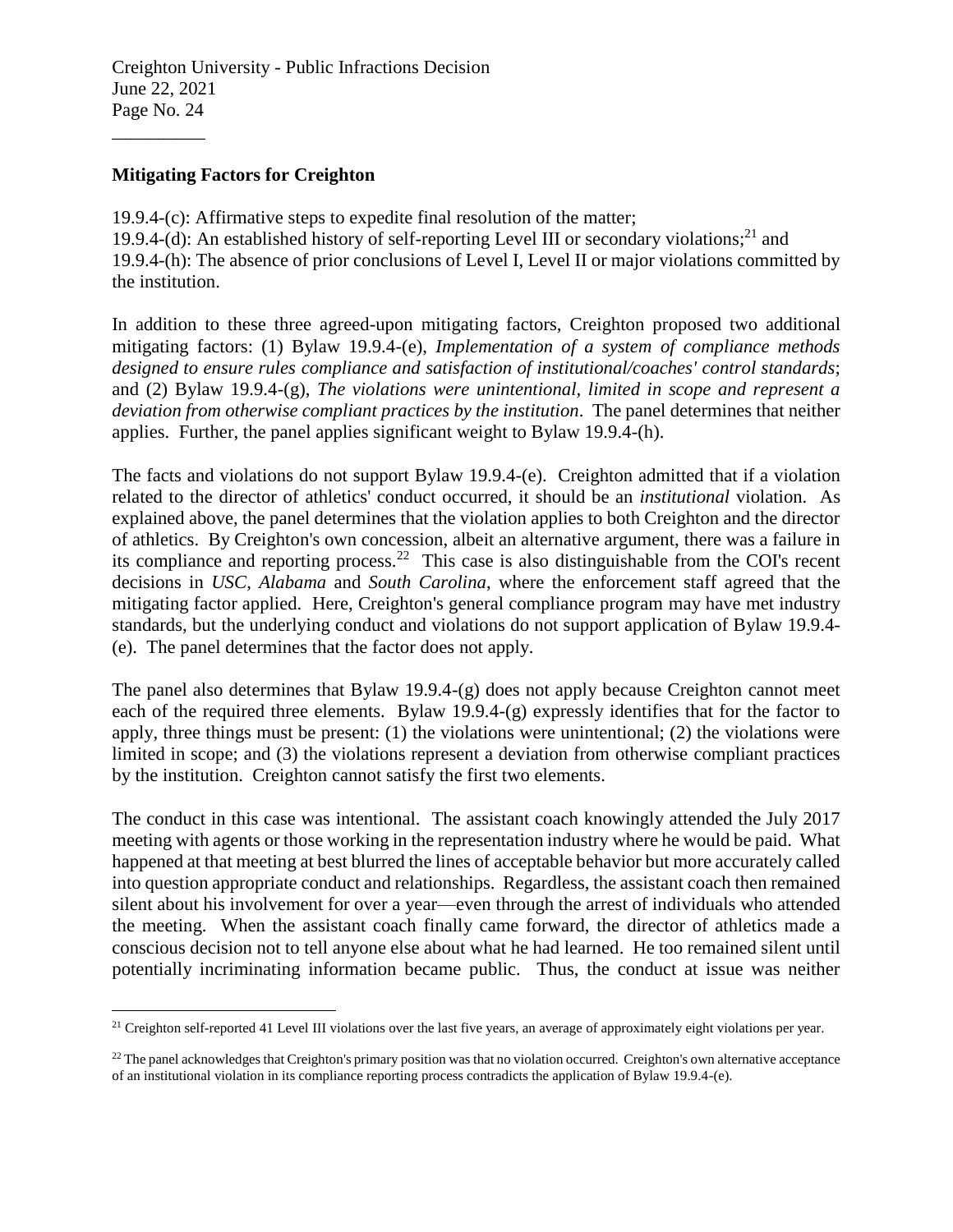\_\_\_\_\_\_\_\_\_\_

unintentional nor limited in scope. The COI has previously declined to apply Bylaw 19.9.4-(g) when an institution could not satisfy all three elements. *See California Polytechnic State*  University (2019) and *University of Tennessee at Chattanooga* (2018).<sup>23</sup> The panel determines that the factor does not apply.

Finally, the panel applies significant weight to Bylaw 19.9.4-(h). It is noteworthy that in the 100 year history of Creighton's participation in Division I athletics, this is Creighton's first Level I, Level II or major infractions case. As it relates to institutions, the absence of an infractions history is rare. As such, the panel affords significant weight to this factor.

### **Aggravating Factor for the Director of Athletics**

19.9.3-(h): Persons of authority condoned, participate in or negligently disregarded the violation or related wrongful conduct.

The director of athletics acknowledged that if the panel concluded that a violation occurred, Bylaw 19.9.3-(h) would apply. It is clear that he is a person of authority. He is the top athletics administrator. Upon learning of the facts and circumstances related to the assistant coach's attendance at the July 2017 meeting, he individually determined that no violation occurred. He did not seek any further input from those who had been involved in Creighton's continued monitoring efforts and who had previously interviewed the assistant coach with the director of athletics. Although it does not appear that he intended to commit a violation, his intentional action nonetheless resulted in a violation. In that way, he participated in a violation and negligently disregarded the assistant coach's wrongful conduct.

Albeit under different circumstances, the COI recently applied this aggravating factor to an administrator who was involved in underlying violations. *See Alabama* (applying Bylaw 19.9.3- (h) when the associate director of athletics received money in exchange for access to Alabama student-athletes and their parents). The panel determines that the factor applies to the director of athletics' conduct.

#### **Mitigating Factor for the Director of Athletics**

 $\overline{a}$ 

19.9.4-(h): The absence of prior conclusions of Level I, level II or major violations committed by the involved individual; and

The director of athletics and the enforcement staff agreed that Bylaw 19.9.4-(h) applied to the director of athletics' conduct. The director of athletics also proposed Bylaw 19.9.4-(g), *The violations were unintentional, limited in scope and represent a deviation from otherwise* 

<sup>23</sup> Recent cases involving similar circumstances have also not involved Bylaw 19.9.4-(g). *See USC*, *Oklahoma State*, *Alabama* and *South Carolina.* Those infractions decisions, however, are silent on Bylaw 19.9.4-(g). Therefore, there value with respect to this factor is limited, at best. The panel's citation is solely related to its observation that in cases involving similar circumstances, the non-application of Bylaw 19.9.4-(g) was a non-issue.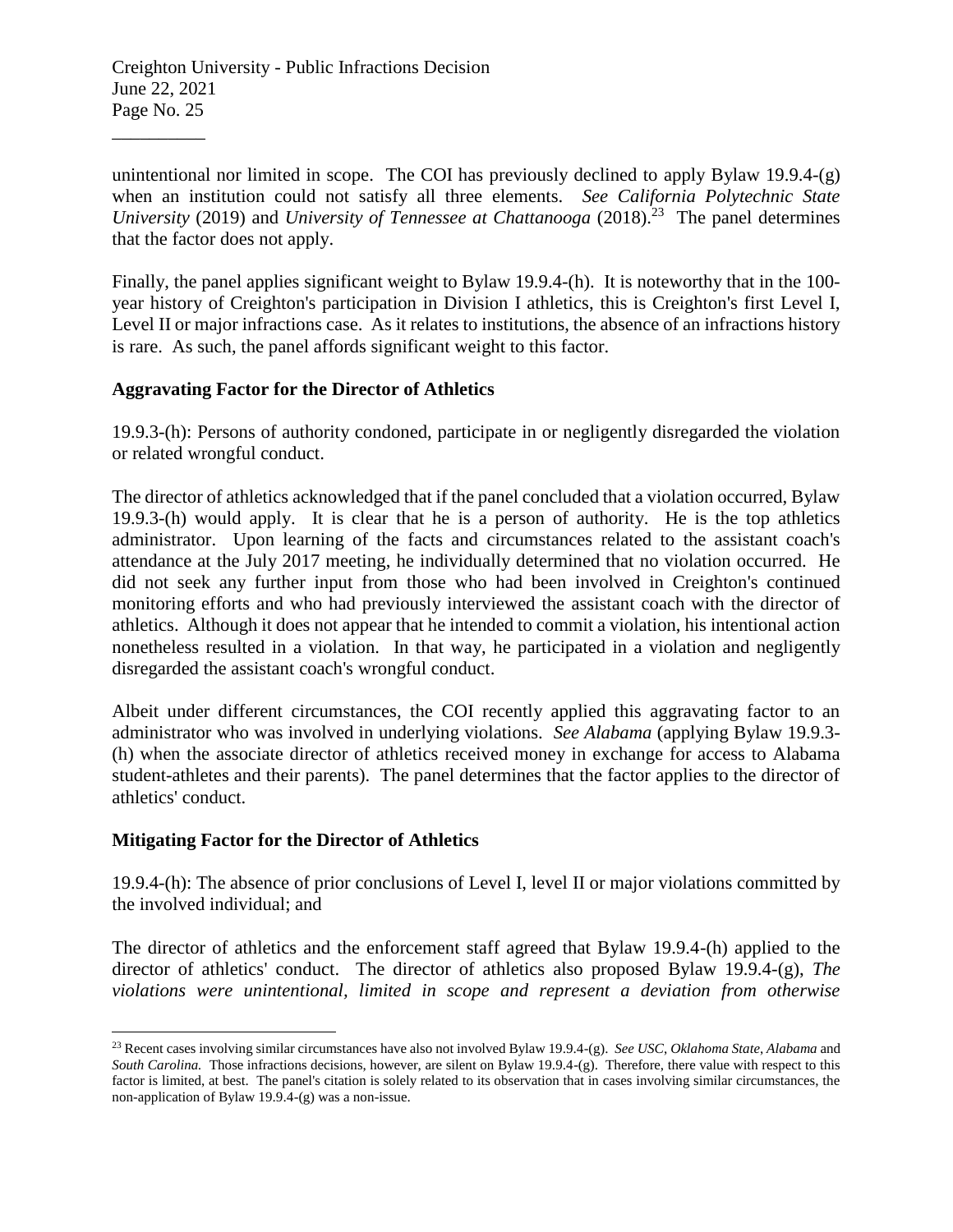\_\_\_\_\_\_\_\_\_\_

*compliance practices by the involved individual*. The panel agrees that Bylaw 19.9.4-(h) applies but determines that Bylaw 19.9.4-(g) does not apply.

The panel determines that Bylaw 19.9.4-(g) does not apply to the director of athletics individual conduct for reasons similar to why the factor does not apply to Creighton. The director of athletics cannot establish all three elements of the mitigating factor. The director of athletics' conduct was intentional and was not limited in scope. Although the director of athletics did not think the assistant coach's conduct was a violation, he intentionally made an isolated decision to not report it, a deviation from past joint efforts. Administrators can be wrong but given the magnitude of the situation—including the fact that it involved the agent associate who had been arrested and was actively standing trial—and the climate in college basketball at the time, the director of athletics' intentional actions resulted in a violation.

Further, the conduct was not limited in scope. The information the director of athletics chose not to disclose was significant, relevant and material to Creighton's continued monitoring of its men's basketball program and the NCAA's known attentiveness to the government's investigation and subsequent trials. Although the director of athletics recognized the significance of what he had been told when those facts appeared in the government's March 7, 2019, superseding indictment, his disclosure of those facts was delayed nearly five months.

The COI has regularly declined to apply Bylaw 19.9.4-(g) to involved individuals when they are unable to demonstrate all three required elements. *See Siena College* (2020) (declining to apply the factor to the head men's basketball coach when, although he did not have past violations in his 27-year career, his violations were not unintentional or limited in nature) and *University of Oregon*  (2018) (declining to apply the factor to both the men's and women's head basketball coaches when they knew conduct in their programs resulted in NCAA violations and, in some instances, the conduct occurred over multiple years). Here, the conduct was intentional and, given the climate at the time the conduct occurred, was unreasonably delayed. As such, the panel determines that Bylaw 19.9.4-(g) does not apply to the director of athletics' conduct.

### **Aggravating Factors for the Assistant Coach**

19.9.3-(a): Multiple Level I violations by the assistant coach;

19.9.3-(e): Unethical conduct, failing to cooperate during the investigation;

19.9.3-(h): Persons of authority condoned, participated in or negligently disregarded the violation or wrongful conduct;

19.9.3-(l): Conduct intended to generate pecuniary gain for the involved individual; and

19.9.3-(m): Intentional, willful or blatant disregard for the NCAA constitution and bylaws.

The enforcement staff proposed five aggravating factors, Bylaws 19.9.3-(a), (e), (j), (l) and (m), for the assistant coach's conduct. The assistant coach disagreed with all five factors. The panel concludes that five aggravating factors apply, agreeing with four of the factors identified by the enforcement staff but substituting Bylaw 19.9.3-(h) for Bylaw 19.9.3-(j).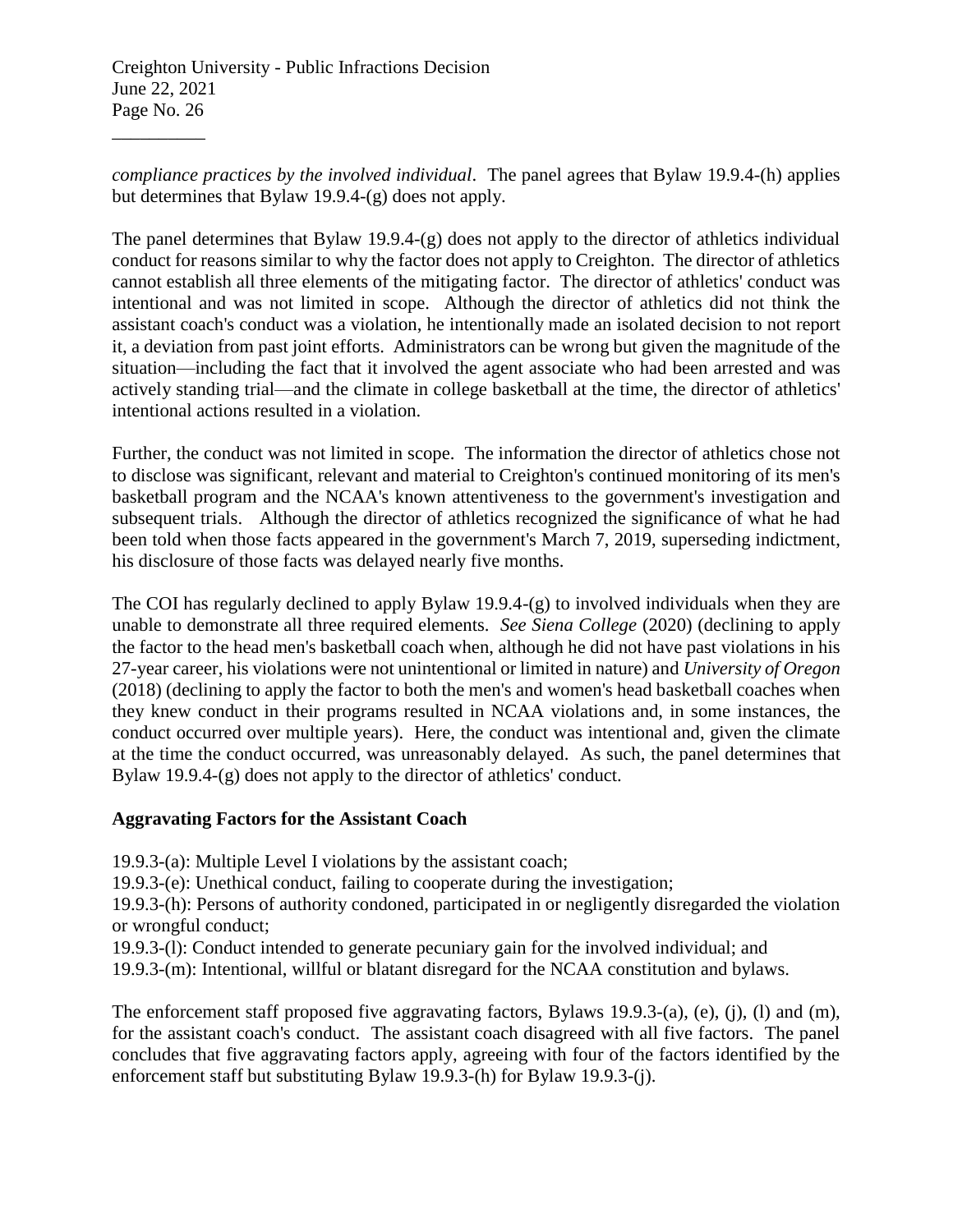With respect to Bylaw 19.9.3-(a), the panel's analysis is uncomplicated. It is a one-plus-one analysis. In this case, the panel concludes that the assistant coach committed multiple Level I violations. Thus, the factor applies. The COI regularly applies this factor to involved individuals when their conduct results in more than one Level I violation. *See Georgia Tech*, *Oklahoma State*, *South Carolina* and *Alabama*. The panel determines that the factor applies.

Regarding Bylaw 19.9.3-(e), the panel's analysis is also uncomplicated. This assistant coach's conduct established multiple unethical conduct violations, including his provision of false and misleading information on two occasions. The panel is not indifferent to the frequent arguments that application of this factor results in "double dipping" or holding a party accountable for the underlying conduct and then aggravating the party's case for the same conduct. That, however, is how the NCAA membership has constructed its infractions program. The membership was intentional in identifying certain behaviors that were unacceptable and the mere presence of a violation could result in the application of an aggravating factor. Unethical conduct is one of those behaviors. The COI has regularly applied Bylaw 19.9.3-(e) in similar circumstances where underlying conduct established unethical conduct violations. *See USC*, *Oklahoma State*, *Georgia Tech*, *South Carolina* and *Alabama*.

The enforcement staff originally identified Bylaw 19.9.3-(j), *Conduct or circumstances demonstrate an abuse of position of trust*. However, the panel determines that Bylaw 19.9.3-(h), *Persons of authority condoned, participated in or negligently disregarded the violation or wrongful conduct*, is more appropriate. Undoubtedly, the assistant coach was a person of trust. In fact, in providing rationale for his actions, the director of athletics stated that he trusted the assistant coach. However, in recent decisions involving similar underlying facts, the COI has applied Bylaw 19.9.3-(j) when the involved individual's actions violated the trust of student-athletes by involving them in violations or putting them in compromising positions. *See Oklahoma State* (applying Bylaw 19.9.3-(j) when the associate head coach admitted at his sentencing hearing that he abused his position of trust for his own personal gain); *Georgia Tech* (applying Bylaw 19.9.3-(j) to the assistant coach after he attempted to use his position to influence a student-athlete to change what the student-athlete previously told the enforcement staff); *Alabama* (applying the aggravating factor when the associate director of athletics took money and then used his position to introduce the financial advisor and the financial advisor's representative to a high-profile Alabama studentathlete's father over dinner); and *South Carolina* (applying the factor when the assistant coach accepted bribe payments in exchange for his agreement to arrange a meeting for an agent and a prominent student-athlete who was expected to enter the NBA draft and the student-athlete's family). Unlike those cases, there is no information in the record that suggests the assistant coach abused his position of trust in the eyes of prospects, student-athletes or their families.

On the other hand, there is overwhelming support in favor of Bylaw 19.9.3-(h). The assistant coach was a person of authority and he participated in violations. Even under the assistant coach's version of events, he admits that he was a person of authority. According to the assistant coach, he was invited to the room to establish credibility for his friend, the agent associate. Similarly, the director of athletics described him as having high credibility nationally. More is expected of individuals in authoritative roles. The COI has regularly applied Bylaw 19.9.3-(h) when coaches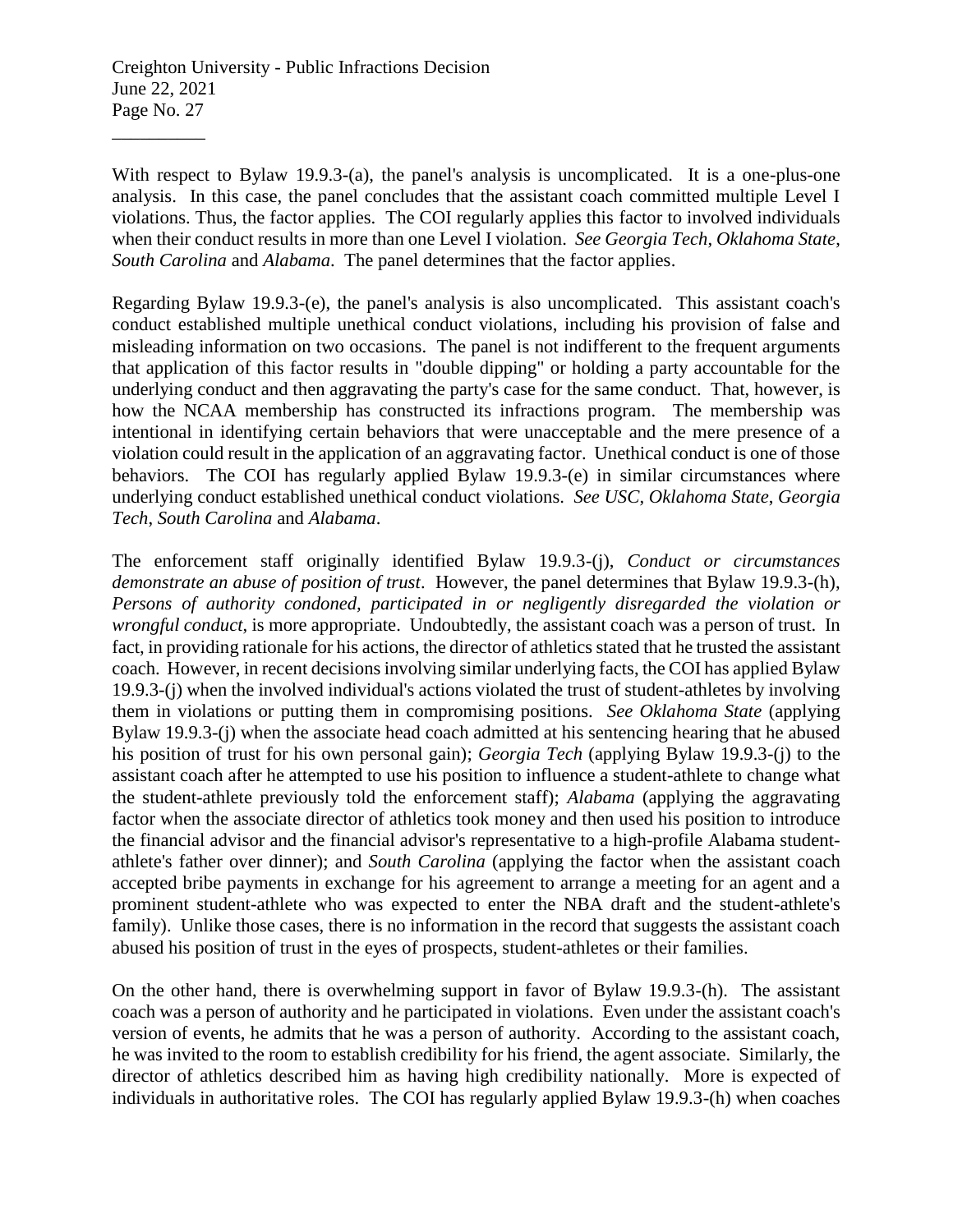\_\_\_\_\_\_\_\_\_\_

commit violations. *See USC*, *Oklahoma State*, *Georgia Tech*, *Siena* and *DePaul University* (2019); *see also Alabama* and *South Carolina.* The panel determines that the factor applies.

As it relates to Bylaw 19.9.3-(l), the panel determines that the factor applies because the assistant coach took the meeting knowing he was going to receive a monetary payment. The assistant coach has consistently said that he did not keep the payment and gave it to the agent associate shortly after the meeting. As previously explained, there is no information in the record that corroborates these statements. There is, however, irrefutable information showing the assistant coach accepting an envelope of money and putting it in his pocket. The factor applies and aligns with recently decided cases involving similar facts and circumstances. *See USC*, *Oklahoma State*, *Alabama* and *South Carolina*.

Finally, the COI applies Bylaw 19.9.3-(m) to the assistant coach's conduct. The assistant coach knowingly and willfully agreed to meet with the agent associate and representatives of his management company. The assistant coach listened as the group discussed Creighton players with professional potential and other commentary about how money would get into his account. Throughout these conversations the assistant coach never showed his discomfort or disagreement. The assistant coach also accepted money from a representative of the management company. Later, when individuals he was in the room with were publicly arrested for participating in a bribery scheme, the assistant coach intentionally kept his involvement with those individuals a secret until his conduct was specifically referenced in a superseding indictment. Even then, the assistant coach denied any involvement in potential NCAA violations.

At best, the assistant coach's conduct reflects his blatant disregard for fundamental principles of the Collegiate Model. At worst, his conduct demonstrates intentional and willful engagement in the management company's business plan. Either way, Bylaw 19.9.3-(m) applies to his conduct. The panel's application of the factor is also consistent with the COI's analysis for involved individuals in recent cases involving similar behaviors. *See USC*, *Oklahoma State*, *Alabama* and *South Carolina*.

### **Mitigating Factors for the Assistant Coach**

19.9.4-(h): Absence of prior conclusions of Level I, Level II or major violations committed by the involved individual; and

19.9.4-(i): Other factors warranting a lower penalty range.

The enforcement staff and the assistant coach agreed that Bylaw 19.9.4-(h) applies. The panel agrees. Additionally, the assistant coach proposed, but the enforcement staff disagreed with, three additional factors: (1) Bylaw 19.9.4-(a), *Prompt self-detection and self-disclosure of the violation*; (2) Bylaw 19.9.4-(g) *The violations were unintentional, limited in scope and represent a deviation from otherwise complaint practices by the involved individual*; and (3) 19.9.4-(i), *Other factors warranting a lower penalty range*. The panel applies Bylaw 19.9.4-(i) but determines that the facts do not support Bylaws 19.9.4-(a) or (g).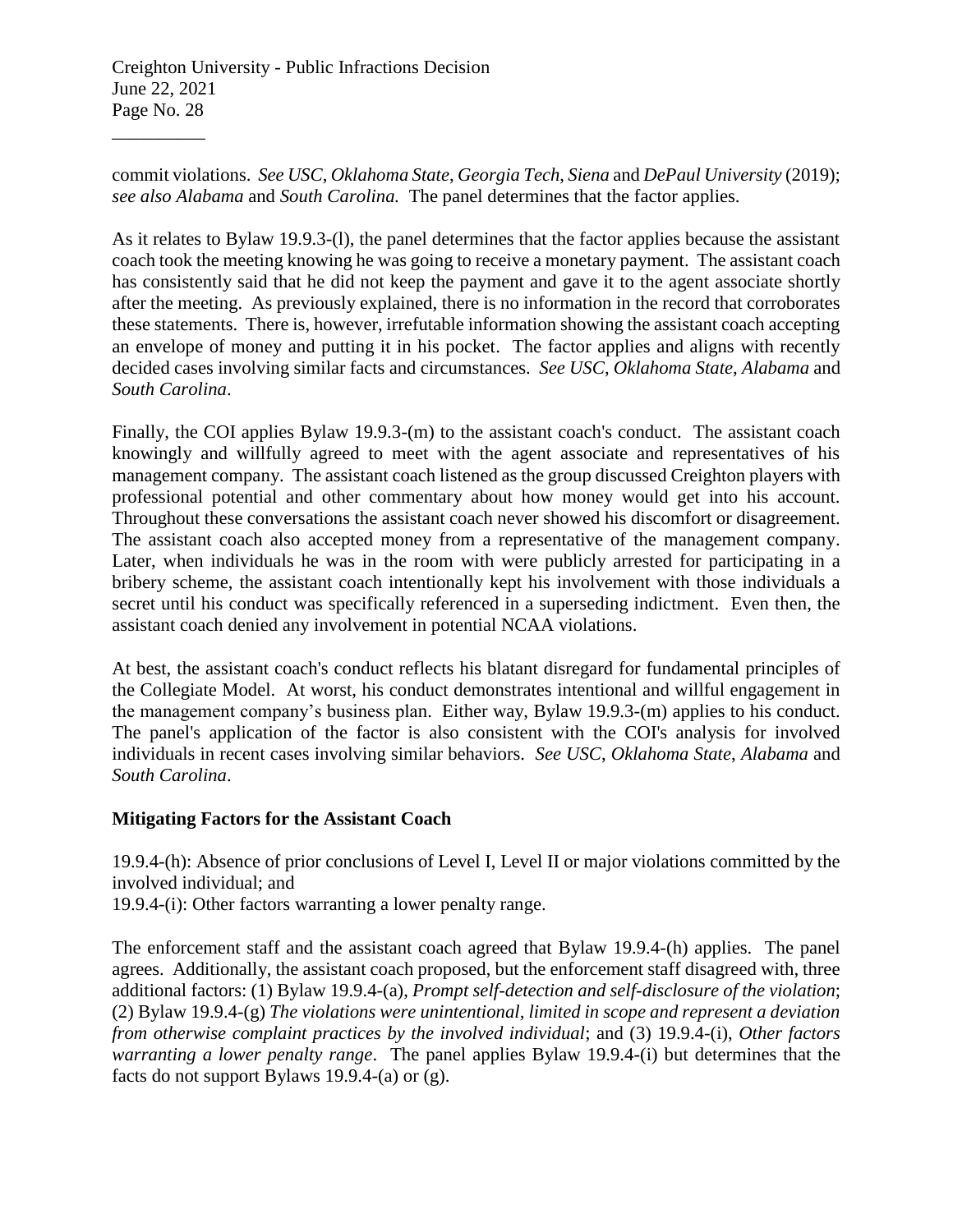With respect to Bylaw 19.9.4-(a), there no information demonstrating that the assistant coach promptly self-detected or self-disclosed the violations. To the contrary, the evidence demonstrates that the assistant coach intentionally kept the details of his July 2017 Las Vegas meeting a secret.

Again, the assistant coach did not disclose the circumstances of his attendance at the 2017 meeting for 15 months despite the fact that roughly six weeks after the meeting, individuals who attended the meeting were arrested. He continued to withhold this information when questioned about his relationship with the agent associate—one of the individuals at the center of the government's case. And he continued to withhold this information when questioned by Creighton about his relationship with the agent associate after information potentially implicating him came out through trial testimony. It was only after he was specifically asked about accepting money on the Creighton questionnaire when the assistant coach approached the head coach and told him what had occurred 15 months earlier. At the time of the arrests and in the months that followed, the assistant coach was the only individual who could have self-disclosed information related to the July 2017 meeting. He chose not to do so.

The COI has applied this factor to an involved individual on one prior occasion when a head coach reported off-campus visit violations to the compliance staff as soon as he realized they were impermissible. *See University of Utah* (2019). The assistant coach's position that he did not believe his conduct violated NCAA bylaws does not excuse his delay in reporting potentially serious conduct. As such, the panel determines the factor does not apply.

With regard to Bylaw 19.9.4- $(g)$ , the assistant coach is unable to establish the required elements of the mitigating factor. The assistant coach knowingly participated in the July 2017 meeting. He intentionally did not disclose the information. And, when he finally did disclose the information, he knowingly provided false or misleading information to Creighton and the enforcement staff. Thus, his violations are neither unintentional nor limited in scope. The COI does not apply this factor under these circumstances. *See Siena* and *Oregon.* The panel determines the factor does not apply.

The panel does apply Bylaw 19.9.4-(i) because the assistant coach's actions are different than those of involved individuals in previously decided SDNY-related infractions cases. It is not credible that the assistant coach did not understand he was being paid money by the management company to form a relationship whereby the management company could have access to future clients. That said, the assistant coach's actions during the July 2017 meeting are different than other involved individuals in similar circumstances. Notably, the assistant coach remained largely silent during the July 2017 meeting. Unlike the associate head coach in *USC*, here the assistant coach did not discuss Creighton players with professional talent let alone boast about his ability to deliver players to the management company. Further, there is no information that suggests that the assistant coach arranged or facilitated any additional meetings after the July 2017 meeting, or took any steps to arrange or facilitate such meetings.

The involved individuals in *USC*, *Oklahoma State*, *Alabama* and *South Carolina* all either facilitated meetings, expressly agreed to facilitate meetings, learned of meetings or personally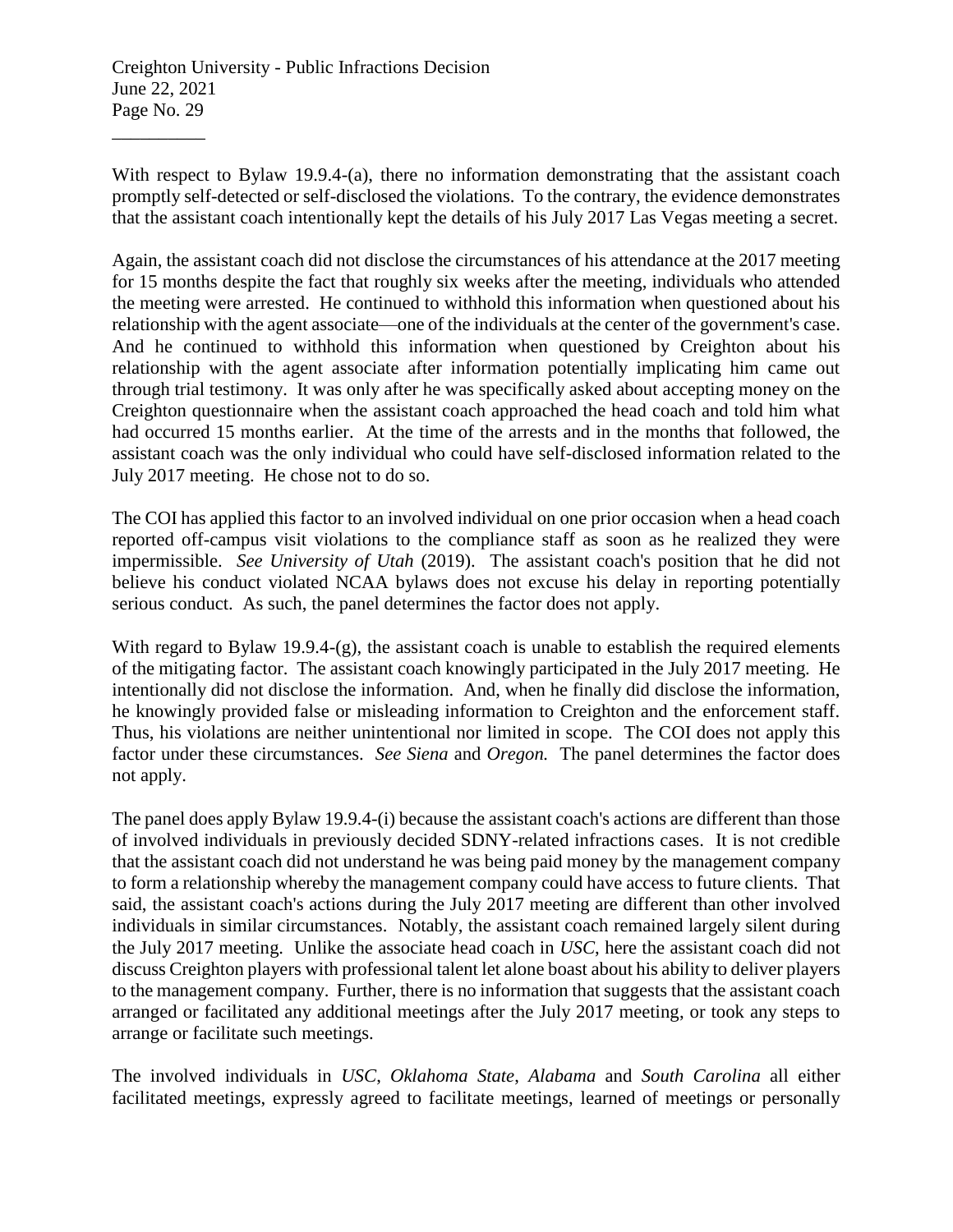\_\_\_\_\_\_\_\_\_\_

 $\overline{a}$ 

introduced individuals involved in the broader scheme to student-athletes or their family members. Those additional steps are absent in this case. The panel is persuaded that the assistant coach was largely motivated by misguided loyalty to his long-time friend. The panel still holds him accountable through a Bylaw 10.1 violation and a related penalty. However, by comparison, his conduct is demonstrably different. Therefore, the panel applies Bylaw 19.9.4-(i) and affords it significant weight.

After applying and weighing all appropriate aggravating and mitigating factors, the panel classified Creighton's case as Level I-Mitigated. The panel classifies the director of athletics' conduct as Level II-Mitigated. Finally, the panel classifies the assistant coach's conduct as Level I-Aggravated. Based on these classifications, the panel prescribes penalties consistent with the ranges identified in the membership's penalty guidelines. Consistent with those ranges, the panel does not prescribe a show-cause order for the director of athletics' conduct. As further explained below, the panel deviates downward from the core ranges for the assistant coach.

All the penalties prescribed in this case are independent and supplemental to any action the NCAA Division I Committee on Academics has taken or may take through its assessment of postseason ineligibility, historical penalties or other penalties. In prescribing penalties, the panel considered Creighton's cooperation in all parts of this case. Institutionally, the panel determines that Creighton met its obligations notwithstanding the director of athletics' error in judgment. The panel also considered Creighton's corrective actions, which are contained in Appendix One. The panel prescribes the following penalties (self-imposed penalties are so noted):

# **Core Penalties for Level I-Mitigated Violations (Bylaw 19.9.5)**<sup>24</sup>

- 1. Probation: Two years of probation from June 22, 2021, through June 21, 2023. 25
- 2. Financial penalty: Creighton shall pay a fine of \$5,000 plus one percent of the men's basketball budget. 26
- 3. Scholarship reductions: Creighton shall reduce by two the total number of grants-in-aid awarded in men's basketball during the term of probation. One scholarship shall be taken for the 2021-22 academic year and one scholarship shall be taken in the 2022-23 academic year. (Self-imposed.)

<sup>&</sup>lt;sup>24</sup> If an opportunity to serve a penalty will not be available due to circumstances related to COVID-19, the penalty must be served at the next available opportunity. With the exception of postseason bans, probation and general show-cause orders, this methodology applies to all penalties, including institutional penalties, specific restrictions within show-cause orders and head coach restrictions, unless otherwise noted.

<sup>&</sup>lt;sup>25</sup> The COI's methodology for penalties impacted by COVID-19 does not apply to probation. Creighton proposed a two-year probationary period. Creighton tethered its other self-imposed penalties to the proposed two-year probationary term.

 $26$  Creighton self-imposed a \$5,000 fine. Consistent with recently decided cases involving similar underlying facts, circumstances and violations, the panel adds one percent of the men's basketball budget. *See USC*, *Oklahoma State* and *Alabama*. The fine from the program must be calculated in accordance with COI IOPs 5-15-4 and 5-15-4-1.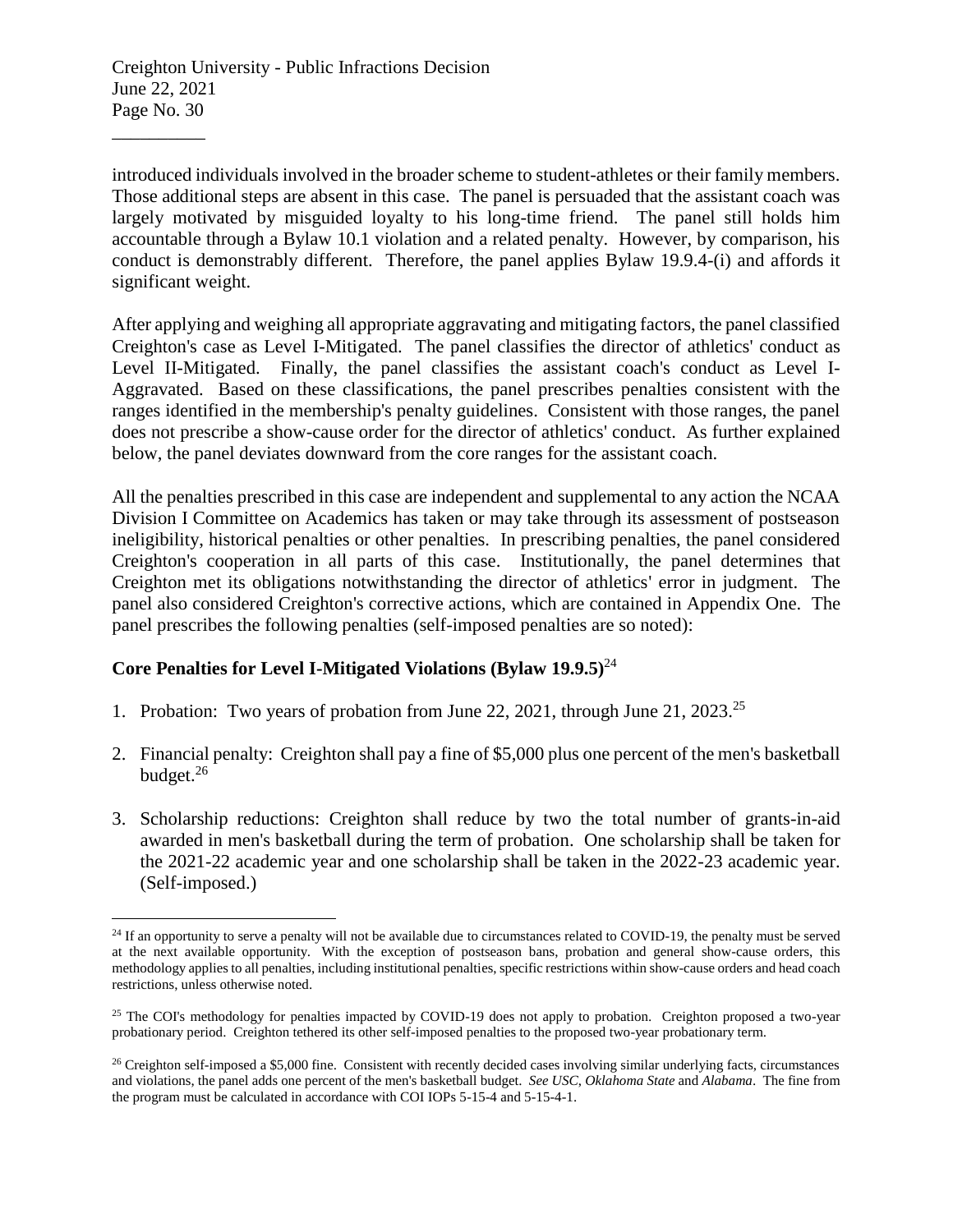4. Recruiting restrictions:

\_\_\_\_\_\_\_\_\_\_

- a. Creighton shall reduce the number of official visits in men's basketball by six over the 2021-22/2022-23 rolling two-year period. (Self-imposed.)
- b. Creighton shall reduce recruiting person days by ten percent from the previous four-year average in each year of the probationary term (i.e., a ten percent reduction off the fouryear average in 2021-22 and a ten percent reduction off the four-year average in 2022- 23). (Self-imposed.)
- c. Creighton shall prohibit all prospective student-athlete and coach complimentary admissions for all home games in the month of November 2021. (Self-imposed.)

#### **Core Penalties for Level I-Aggravated Violations (Bylaw 19.9.5)**

5. Show-cause order: The assistant coach engaged in unethical conduct when he accepted money in connection with the July 28, 2017, meeting in Las Vegas with the agent associate and representatives of the agent associate's business management company. Later, during the investigation, the assistant coach provided false and misleading information on a Creightonissued questionnaire and during his interview with the NCAA enforcement staff. Therefore, the associate head coach shall be subject to a two-year show-cause order from June 22, 2021, through June 21, 2023. Pursuant to COI Internal Operating Procedure (IOP) 5-15-3-1, if the assistant coach seeks employment or affiliation with any athletically related position at an NCAA member institution during the two-year show-cause period, any employing institution shall be required to contact the Office of the Committees on Infractions (OCOI) to make arrangements to show cause why restrictions on all athletically related activity should not apply.

Pursuant to Bylaw 19.9.6, the panel's two-year show-cause order is a deviation from the membership-approved range for Level I-Aggravated violations of three years to lifetime. The panel's decision to deviate downwards is specific to the unique facts and circumstances of this case. The panel deviates downwards by one year for two reasons: (1) the assistant coach's conduct is distinguishable from other involved individuals in the SDNY-related infractions cases and (2) he received poor guidance from his director of athletics.

As previously explained in the panel's analysis related to mitigating factor Bylaw 19.9.4-(i), the assistant coach's conduct is demonstrably different from the involved individuals in *USC*, *Oklahoma State*, *Alabama* and *South Carolina*. Simply stated, outside of his unethical conduct violation related to attending the meeting, the record does not demonstrate that the assistant coach took further action during or after the July 2017 meeting in furtherance of the management company's scheme. As a result, the assistant coach's conduct appears to be more limited when compared to other coaches and administrators involved in SDNY-related infractions cases.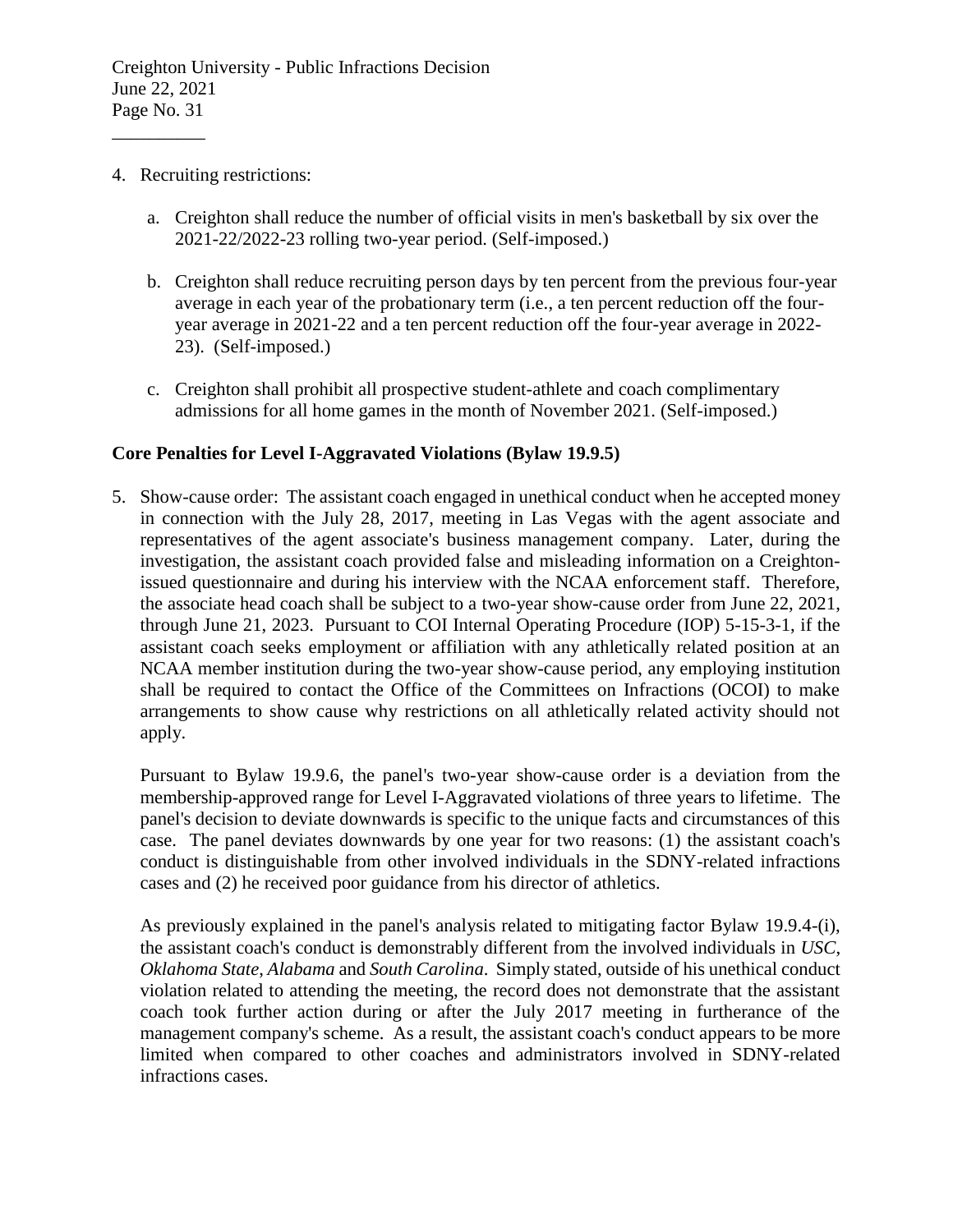Additionally, the panel notes that the assistant coach was not appropriately advised by Creighton leadership after he reported the information. The panel does not excuse the assistant coach's nearly 15-month delay in reporting his attendance at the meeting. However, once he reported the information, his two immediate superiors advised they did not believe a violation occurred. At that point, all information sharing stopped. The director of athletics' unilateral determination that no violation occurred essentially prevented the assistant coach from discussing the conduct with the compliance staff. The assistant coach is still held accountable for his provision of false and misleading information; however, the director of athletics' intervention presents a unique circumstance warranting deviation.

### **Additional Penalties for Level I-Mitigated Violations (Bylaw 19.9.7)**

- 6. Public reprimand and censure through the release of the public infractions decision.
- 7. During the period of probation, Creighton shall:
	- a. Continue to develop and implement a comprehensive educational program on NCAA legislation to instruct coaches, the faculty athletics representative, all athletics department personnel and all institutional staff members with responsibility for recruiting and certification legislation.
	- b. Submit a preliminary report to the Office of the Committees on Infractions (OCOI) by August 15, 2021, setting forth a schedule for establishing this compliance and educational program.
	- c. File with the OCOI annual compliance reports indicating the progress made with this program by April 20, during each year of probation. Particular emphasis shall be placed on rules education and monitoring related to staff interaction with agents and advisors.
	- d. Inform prospects in the men's basketball program in writing that Creighton is on probation for two years and detail the violations committed. If a prospect takes an official paid visit, the information regarding violations, penalties and terms of probation must be provided in advance of the visit. Otherwise, the information must be provided before a prospect signs a National Letter of Intent.
	- e. Publicize specific and understandable information concerning the nature of the infractions by providing, at a minimum, a statement to include the types of violations and the affected sport programs and a direct, conspicuous link to the public infractions decision located on the athletic department's main webpage "landing page" and in the media guides for men's basketball. The institution's statement must: (i) clearly describe the infractions; (ii) include the length of the probationary period associated with the case; and (iii) give members of the general public a clear indication of what happened in the case to allow the public (particularly prospects and their families) to make informed, knowledgeable decisions. A statement that refers only to the probationary period with nothing more is not sufficient.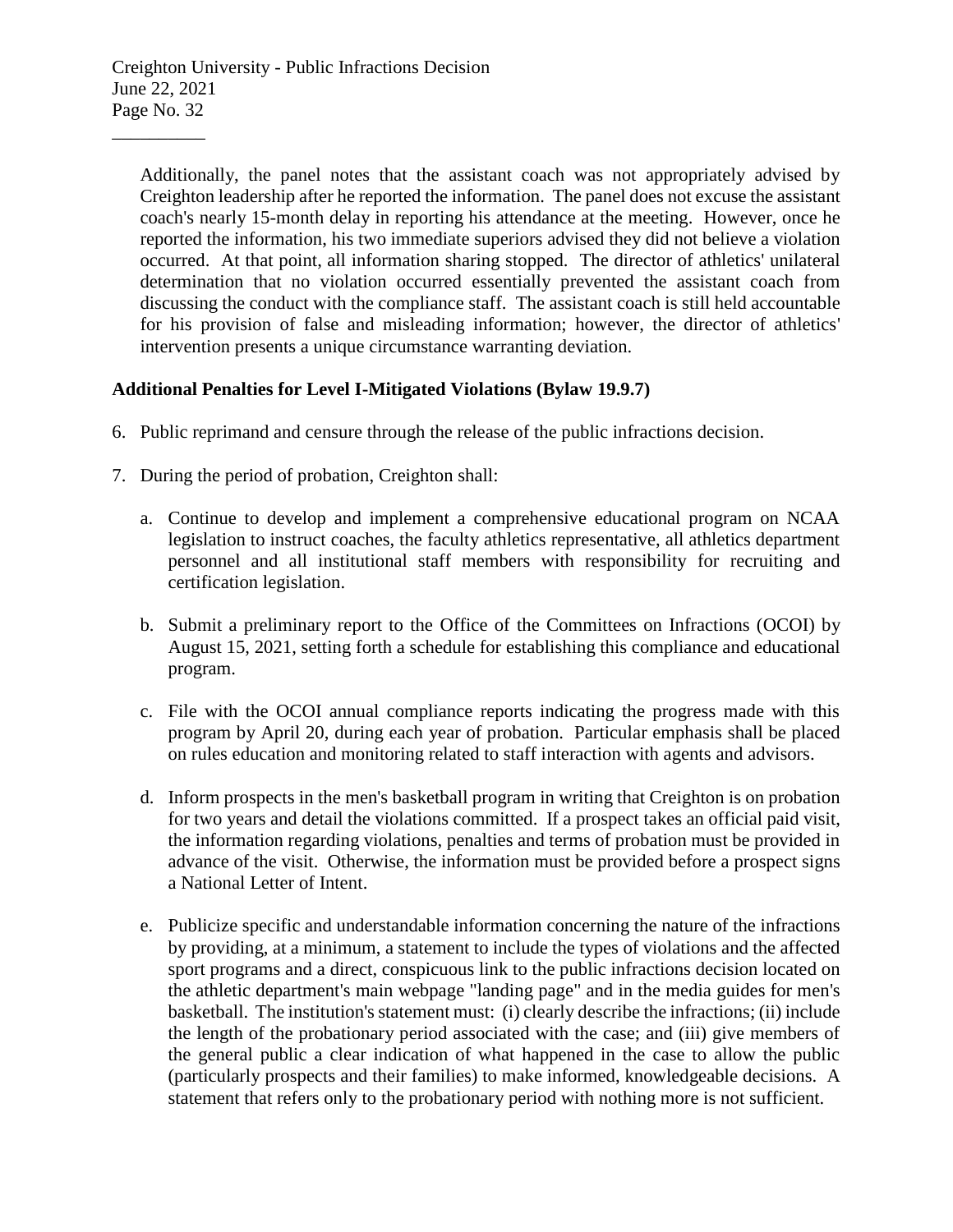\_\_\_\_\_\_\_\_\_\_

8. Following the receipt of the final compliance report and prior to the conclusion of probation, Creighton's president shall provide a letter to the COI affirming that Creighton's current athletics policies and practices conform to all requirements of NCAA regulations.

\_\_\_\_\_\_\_\_\_\_\_\_\_\_\_\_\_\_\_\_\_\_\_\_\_\_\_\_\_\_\_\_\_\_\_\_\_\_\_\_\_\_\_\_\_\_\_\_\_\_\_\_\_

The COI advises Creighton and the assistant coach that they should take every precaution to ensure that they observe the terms of the penalties. The COI will monitor Creighton while it is on probation to ensure compliance with the penalties and terms of probation and may extend the probationary period, among other action, if Creighton does not comply or commits additional violations. Likewise, any action by Creighton, the director of athletics or the assistant coach contrary to the terms of any of the penalties or any additional violations shall be considered grounds for prescribing more severe penalties and/or may result in additional allegations and violations.

#### NCAA COMMITTEE ON INFRACTIONS PANEL

Jody Conradt Rich Ensor Stephen Madva Joel Maturi Roderick Perry Jill Redmond Sankar Suryanarayan, chief hearing officer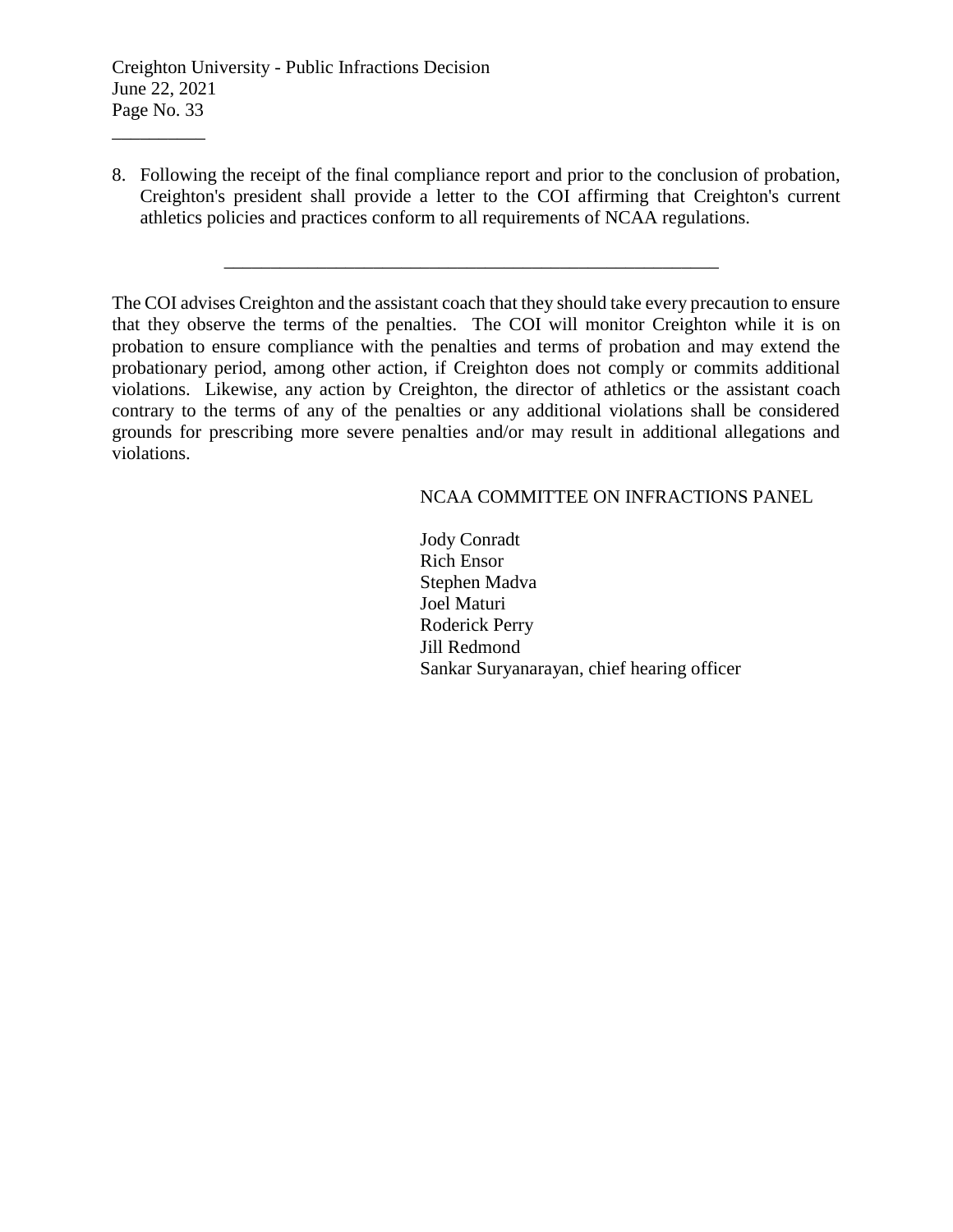#### **APPENDIX ONE**

# **CREIGHTON'S CORRECTIVE ACTIONS IDENTIFIED IN ITS RESPONSE TO THE NOTICE OF ALLEGATIONS**

Creighton did not identify an express list of corrective actions in its response or supplemental response to the NOA. Creighton directed the panel to its substantive response to Allegation No. 1. Within its response(s), Creighton identified its investigative and other efforts. The panel acknowledges those efforts throughout its infractions decision.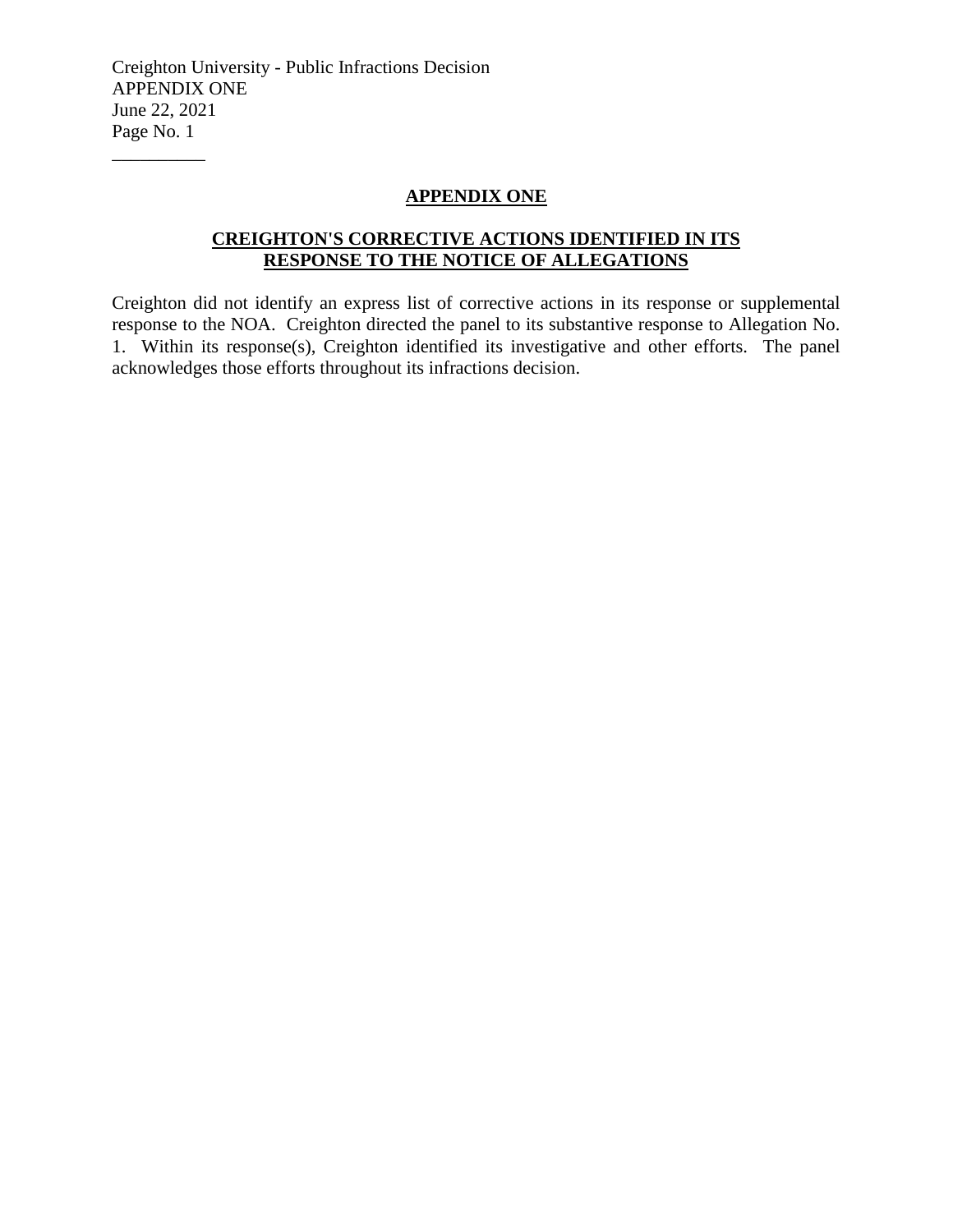#### **APPENDIX TWO Bylaw Citations**

### **Division I 2016-17 Manual**

\_\_\_\_\_\_\_\_\_\_

**10.01.1 Honesty and Sportsmanship.** Individuals employed by (or associated with) a member institution to administer, conduct or coach intercollegiate athletics and all participating studentathletes shall act with honesty and sportsmanship at all times so that intercollegiate athletics as a whole, their institutions and they, as individuals, shall represent the honor and dignity of fair play and the generally recognized high standards associated with wholesome competitive sports.

#### **10.1 Unethical Conduct.**

Unethical conduct by a prospective or enrolled student-athlete or a current or former institutional staff member, which includes any individual who performs work for the institution or the athletics department even if he or she does not receive compensation for such work, may include "[examples from the bylaw omitted.]"

#### **Division I 2018-19 Manual**

**2.8.1 Responsibility of Institution.** Each institution shall comply with all applicable rules and regulations of the Association in the conduct of its intercollegiate athletics programs. It shall monitor its programs to assure compliance and to identify and report to the Association instances in which compliance has not been achieved. In any such instance, the institution shall cooperate fully with the Association and shall take appropriate corrective actions. Members of an institution's staff, student-athletes, and other individuals and groups representing the institution's athletics interests shall comply with the applicable Association rules, and the member institution shall be responsible for such compliance.

**10.01.1 Honesty and Sportsmanship.** Individuals employed by (or associated with) a member institution to administer, conduct or coach intercollegiate athletics and all participating studentathletes shall act with honesty and sportsmanship at all times so that intercollegiate athletics as a whole, their institutions and they, as individuals, shall represent the honor and dignity of fair play and the generally recognized high standards associated with wholesome competitive sports.

#### **10.1 Unethical Conduct.**

Unethical conduct by a prospective or enrolled student-athlete or a current or former institutional staff member, which includes any individual who performs work for the institution or the athletics department even if he or she does not receive compensation for such work, may include, but is not limited to, the following:

(c) Knowingly furnishing or knowingly influencing others to furnish the NCAA or the individual's institution false or misleading information concerning an individual's involvement in or knowledge of matters relevant to a possible violation of an NCAA regulation;